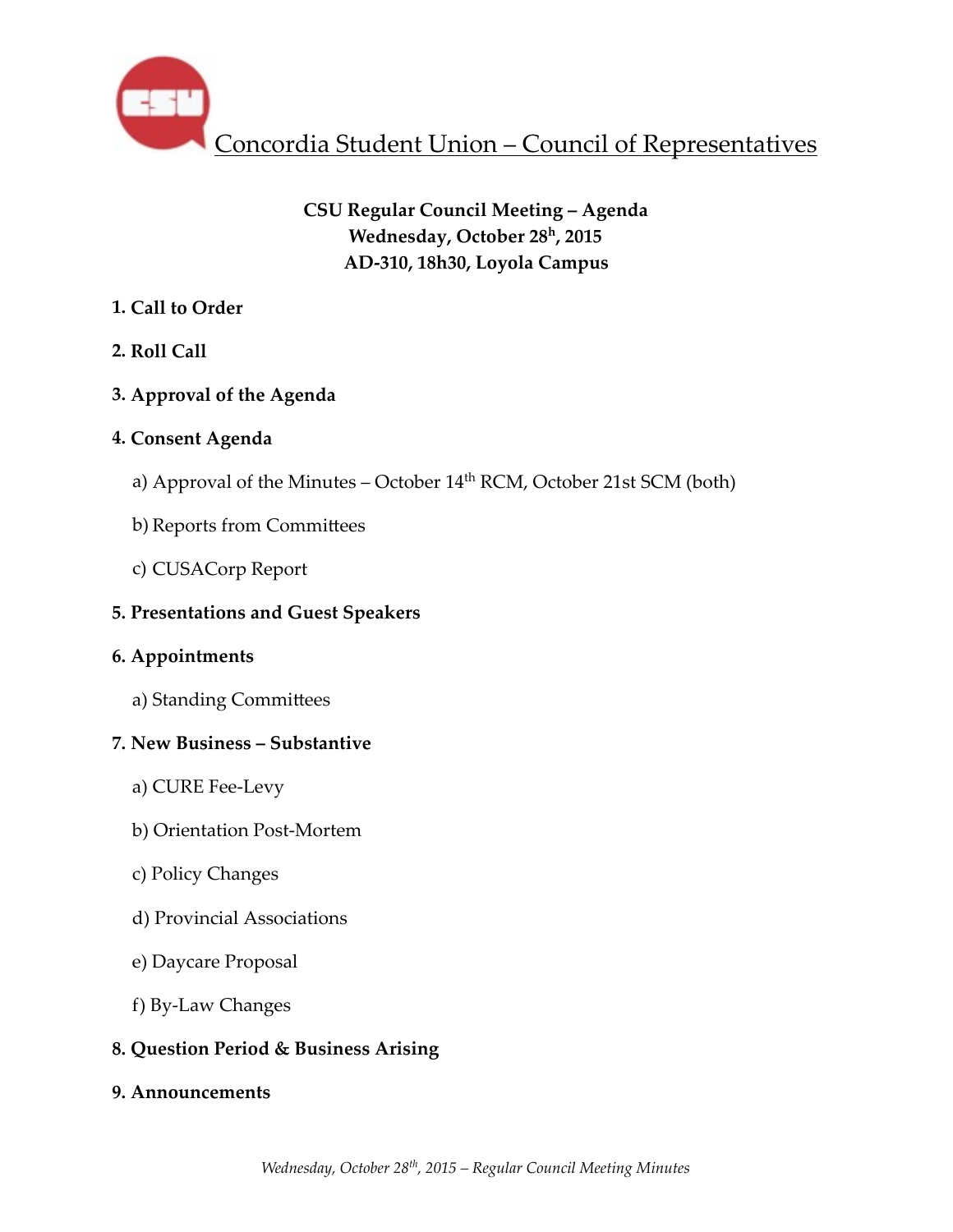

**10. Adjournment**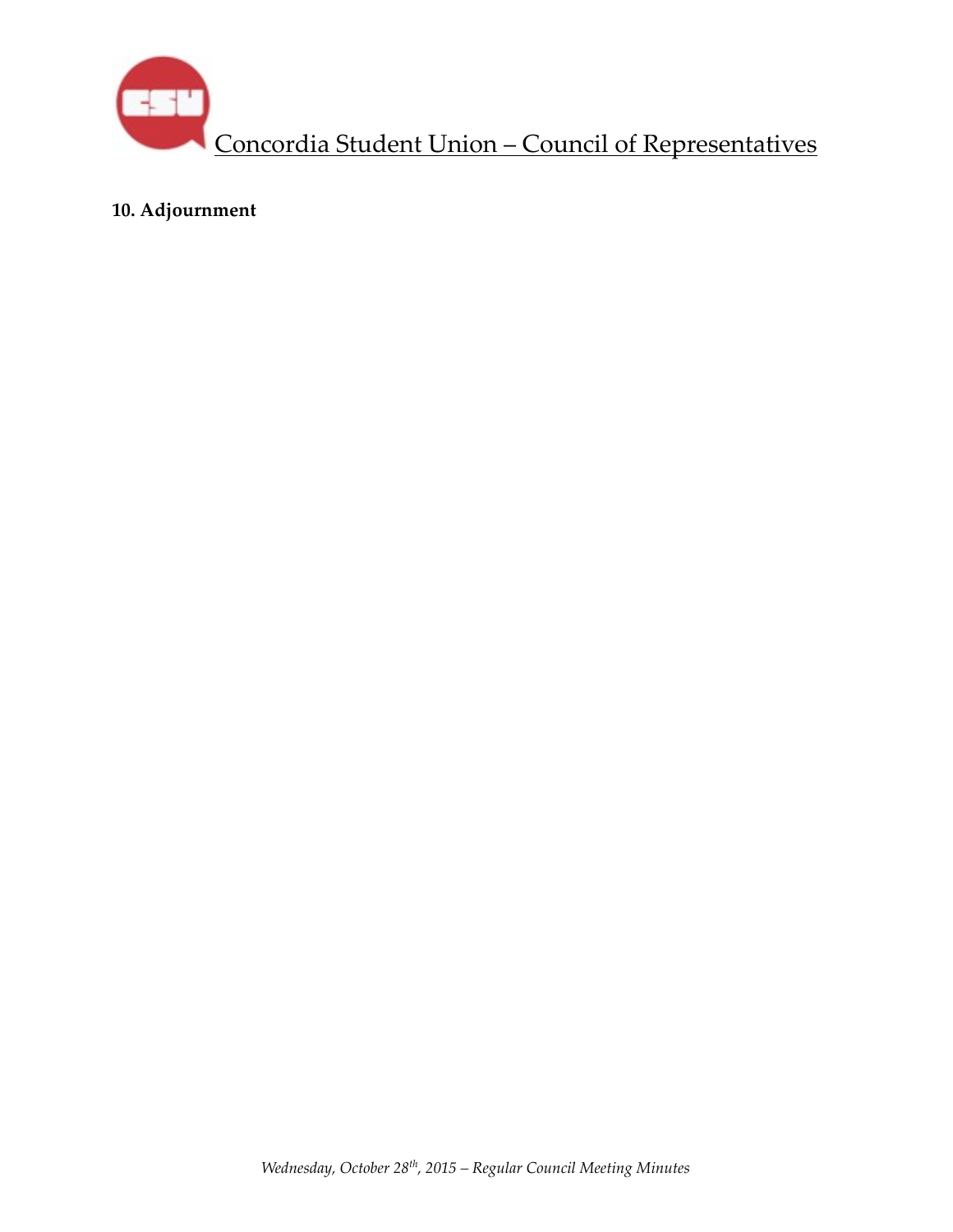

# **CSU Special Council Meeting – Minutes Wednesday, October 28h, 2015 AD-310, 18h30, Loyola Campus**

## **1. CALL TO ORDER**

Meeting is called to order at 19h30.

We would like to acknowledge that Concordia university is on the traditional territory of the Kanien'keha:ka (Ga-niyen-gé-haa-ga), a place which has long served as a site of meeting and exchange *amongst nations. Concordia recognizes, and respects the Kanien'keha:ka (Ga-niyen-gé-haa-ga)* as the *traditional custodians of the lands and waters on which we meet today.* 

### **2. ROLL CALL**

Council Chairperson: *Mat Forget* Council Secretary: *Caitlin Robinson*

Executives present for the duration of the meeting consisted of *Anas Bouslikhane* (VP Finance), *Gabrielle Caron* (VP Sustainability), *Lori Dimaria* (VP Clubs & Internal), *Marion Miller* (VP Academic & Advocacy), John Talbot (VP Student Life), *Gabriel Velasco* (VP External & Mobilization), *Terry Wilkings* (President) and *Chloë Williams* (VP Loyola). 

Councillors present for the duration of the meeting consisted of *Jenna Cocullo* (Arts & Science), *Rachel Gauthier* (JMSB), *Jana Ghalayini* (ENCS), *Sanaz Hassan Pour* (Fine Arts), *Lucinda Marshall-Kiparissis* (Arts & Science), *Aloyse Muller* (Arts & Science), *Geneviève Nadeau-Bonin* (Arts & Science), *Terry Ngala* (Arts & Science), *Marcus Peters* (Arts & Science), *Jason Poirier-Lavoie* (Arts & Science) and *Benjamin Prunty* (Arts & Science).

Councillors absent for the duration of the meeting consisted of *Omar Al Khin* (JMSB), *Simon Dansereau* (JMSB), Michael Giesbrecht (Arts & Science), Faddy Kamel (ENCS), Adrian Longinotti (Arts & Science), and *Hassan Mogharbel* (ENCS), *Fadi Saijari* (JMSB), *Leyla Sutherland* (Fine Arts), *Michael Wrobel* (Arts & Science) and *Rami Yahia* (ENCS).

**Chair:** I have received some emails from councillors and executives, first from **Terry Wilkings** who is running late, Michael Giesbrecht sends his regrets, Leyla Sutherland sends her regrets with a request to be excused. Adrian Longinotti has sent regrets. Terry Ngala sends regrets. This means that there are three requests for excusal.

**Marion Millers** moves to excuse Leyla Sutherland's absence. Seconded by **Chloë Williams**. 

**VOTE**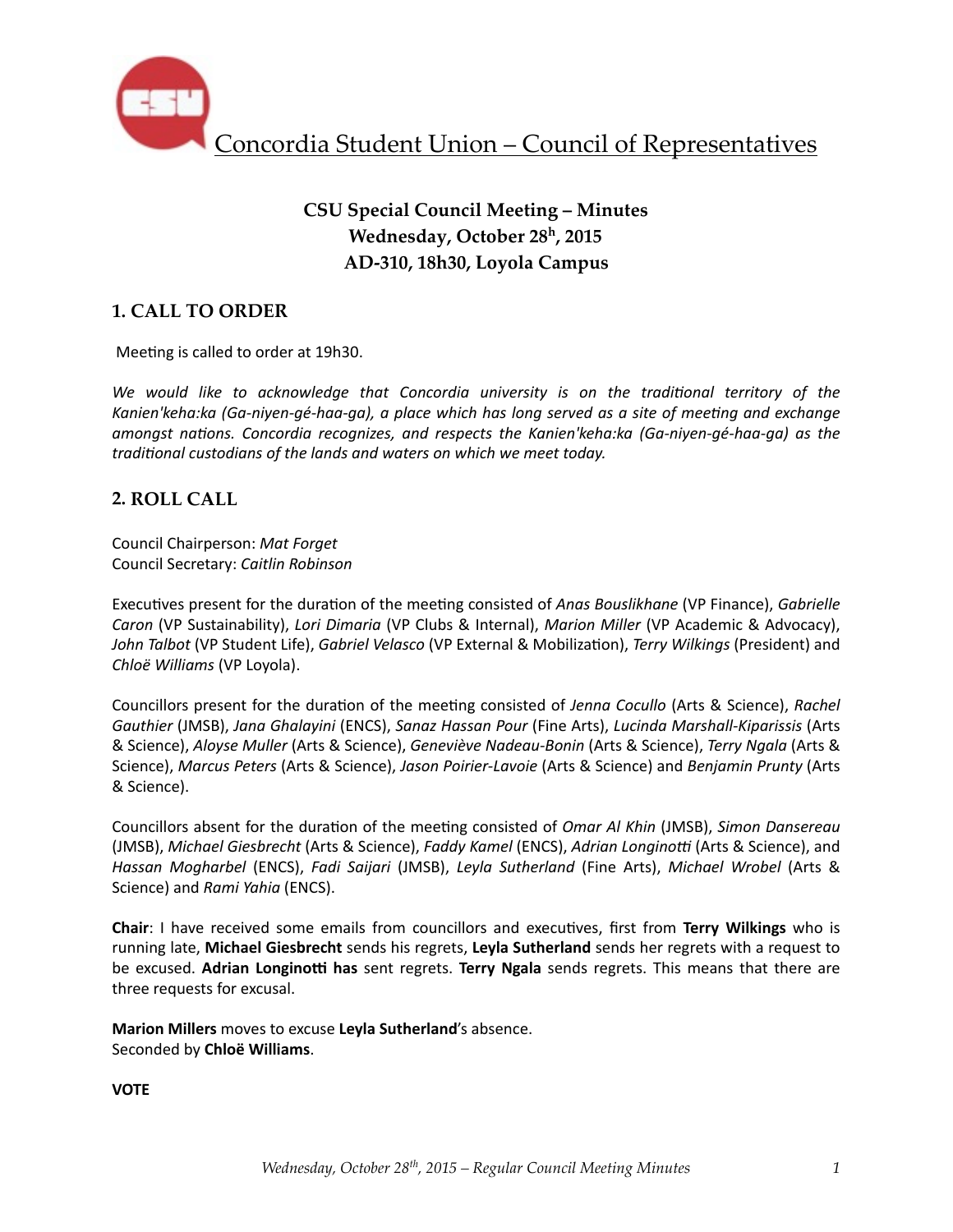

In favour : 8 Opposed: 0 Abstentions: 0

*Motion carries.* 

**Geneviève Nadeau-Bonin** moves to excuse Michael Giesbrecht's absence. Seconded by **Aloyse Muller**.

**VOTE** In favour : 8 Opposed: 0 Abstentions: 0

*Motion carries.* 

**Gabrielle Caron** moves to excuse Adrian Longinotti's absence. Seconded by **Sanaz Hassan Pour**. 

**Marion Miller**: In our Standing Regulations, usually class is not an excusal, but maybe because this is not at the regular scheduled time.

**VOTE** In favour : 4 Opposed: 0 Abstentions: 4 (Lucinda, Rachel)

*Motion carries.* 

### **3. APPROVAL OF THE AGENDA**

**Marion Miller** moves *7. c) CURE Fee Levy* to be 7. a) *CURE Fee Levy*, and pulls the committee report for the Policy Committee. This report has three (3) substantive points that we will be dealing with in *New Business* and we can approve it after these points.

#### **VOTE**

In favour : 8 Opposed: 0 Abstentions: 0

*Motion carries.* 

### **4. CONSENT AGENDA**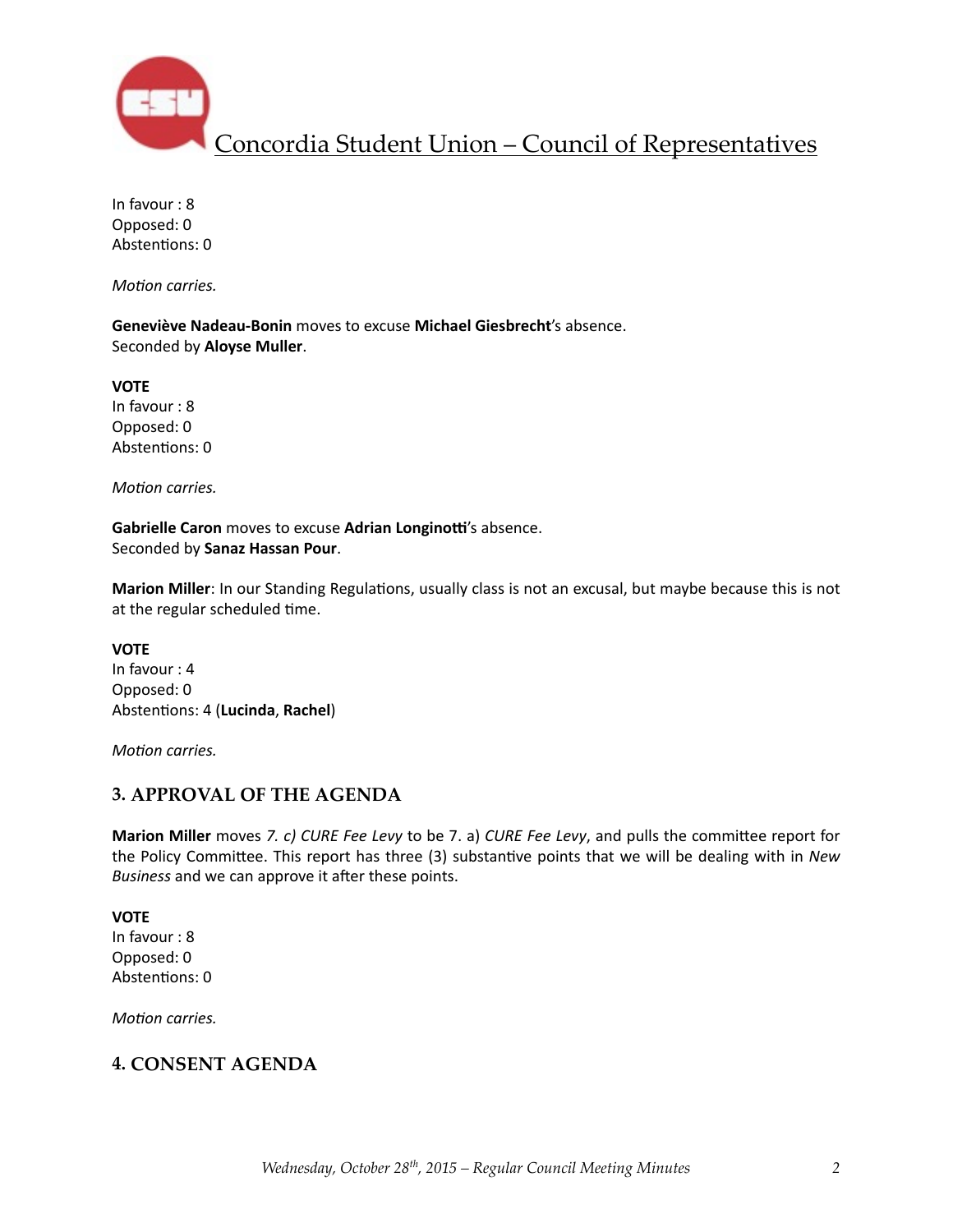

# **a) Approval of the Minutes – October 14th RCM, October 21st SCM (both)**

**Ratified by consent.** 

### **b) Reports from Committees**

**Ratified by consent.** 

### **c) CUSACorp Report**

**Ratified by consent.** 

## **5. PRESENTATIONS & GUEST SPEAKERS**

*No* presentations were made or quest speakers were present at this meeting of Council.

### **6. APPOINTMENTS**

### **a) Standing Committees**

**Chloë Williams**: We still have three (3) Standing Committee positions open – Sustainability Committee, Clubs & Space Committee and Loyola Committee. If anyone is interested, you can nominate yourself now, but given that the By-elections coming up at the beginning of next month, it might be nice to keep positions open for new councillors.

**Aloyse Muller:** How many Council seats are vacant?

**Chloë Williams**: From what we looked at, three (3) Arts & Science councillors, one (1) JMSB councillor, one (1) ENCS councillor, one (1) Fine Arts councillor and two (2) Independent councillors.

**Jana Ghalayini**: Why does it say that there are four (4) seats for ENCS on Council?

**Chair:** The split is six (6) ENCS councillors and six (6) JMSB councillors.

### **7. NEW BUSINESS - SUBSTANTIVE**

### **a) CURE Fee Levy**

#### **Marion Miller**:

BE IT RESOLVED that the CSU Council approve the following question be put to ballot in the Fall By-election, notwithstanding Standing Regulations 232 and 234: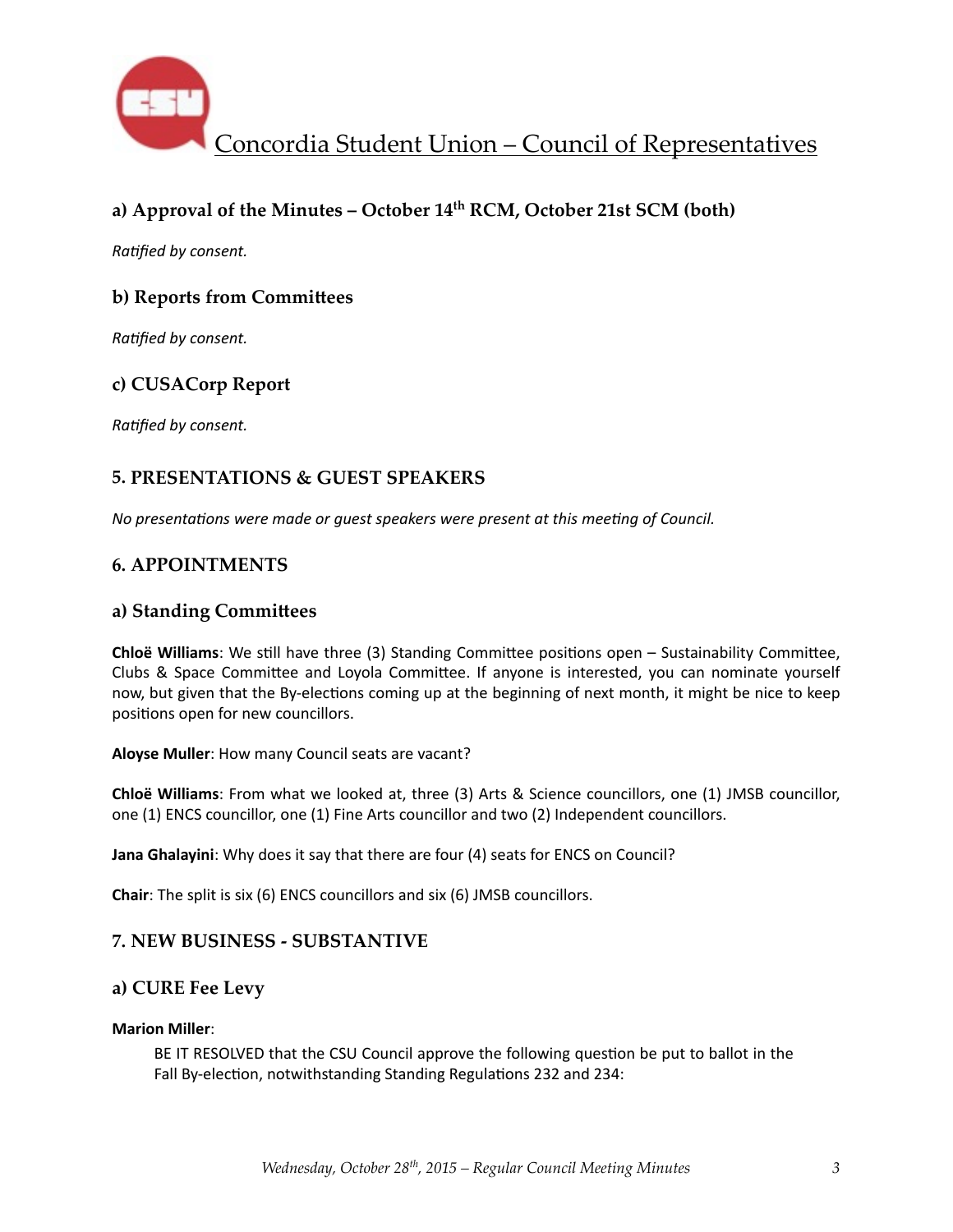

The Community-University Research Exchange (CURE) connects students with grassroots non-profit organizations to collaborate on research, art and *innovative projects that support local communities. Undergraduates can do* real-life, community-driven academic work and receive credit for term papers, *internships, final projects or other course requirements in the faculties of Arts &* Science, Engineering & Computer Science, Fine Arts, and the School of Business.

Do you agree to pay 8 cents per credit to the Community-University Research Exchange (CURE Concordia), effective Winter 2016?

#### Seconded by **Lucinda Marshall-Kiparissis**.

**Marion Miller**: The Policy Committee received an application from the Community-University Research Exchange (CURE) Concordia, a working group of the Quebec Public Interest Research Group (QPIRG), on the 14<sup>th</sup> of September regarding going for a question for fee levy status. We have a representative from CURE here, but I would just like to explain how the Standing Regulations work  $-$  there is a delay in terms of when this kind of petition has to be submitted, and it would have had to be submitted on the 11<sup>th</sup> of September, which meant that they had four (4) school days to collect 760 signatures. They sent us an email on that day saying that they would give it it on the following Monday, and on that Monday they gave us the package with included their proposed bylaws and signatures. At Policy Committee we looked through the bylaws of CURE since it is our job to ensure that the organization makes sense as a fee levy and is financially sustainable. We had a meeting with CURE to look over some small concerns and they sent us an updated version of their bylaws so Policy Committee recommends the question go to ballot.

**Cassie Smith**: If anyone has any questions, I am willing to answer them.

**Marion Miller**: In the first version of CURE's bylaws we received, we found that they seemed wellorganized and the structure made sense, and when we brought up some small points they were able to answer them. We felt satisfied with how the process went.

**Jason Poirier-Lavoie**: Rest assured, this is not going be another Concordia Model UN (ConMUN) situation. Their bylaws are well-written and clear, leaving little room for abuse. They were receptive and professional throughout the process.

**Marion Miller**: When we get to the later points in this meeting on policy changes and the new criteria we are putting in for fee levy groups, there will be the requirement for an internal complaints policy, and CURE already has one

Lori Dimaria: Could you maybe just give an overview of how many student go to CURE to use this network? How many people do you help out in a year?

**Cassie Smith**: It varies. It is hard for me to speak to how many students we have interacted with in previous years since I am only this year's coordinator, but we have five  $(5)$  to seven  $(7)$  this year doing CURE projects, and we have even had professors re-organize their course outline around CURE projects. A professor in the Women's Studies department's entire class worked collectively on a CURE project, and I have a meeting tomorrow with a professor in the Geography Department where we hope to do the same thing. We could do four  $(4)$  to five  $(5)$  times more than this with the proper funding.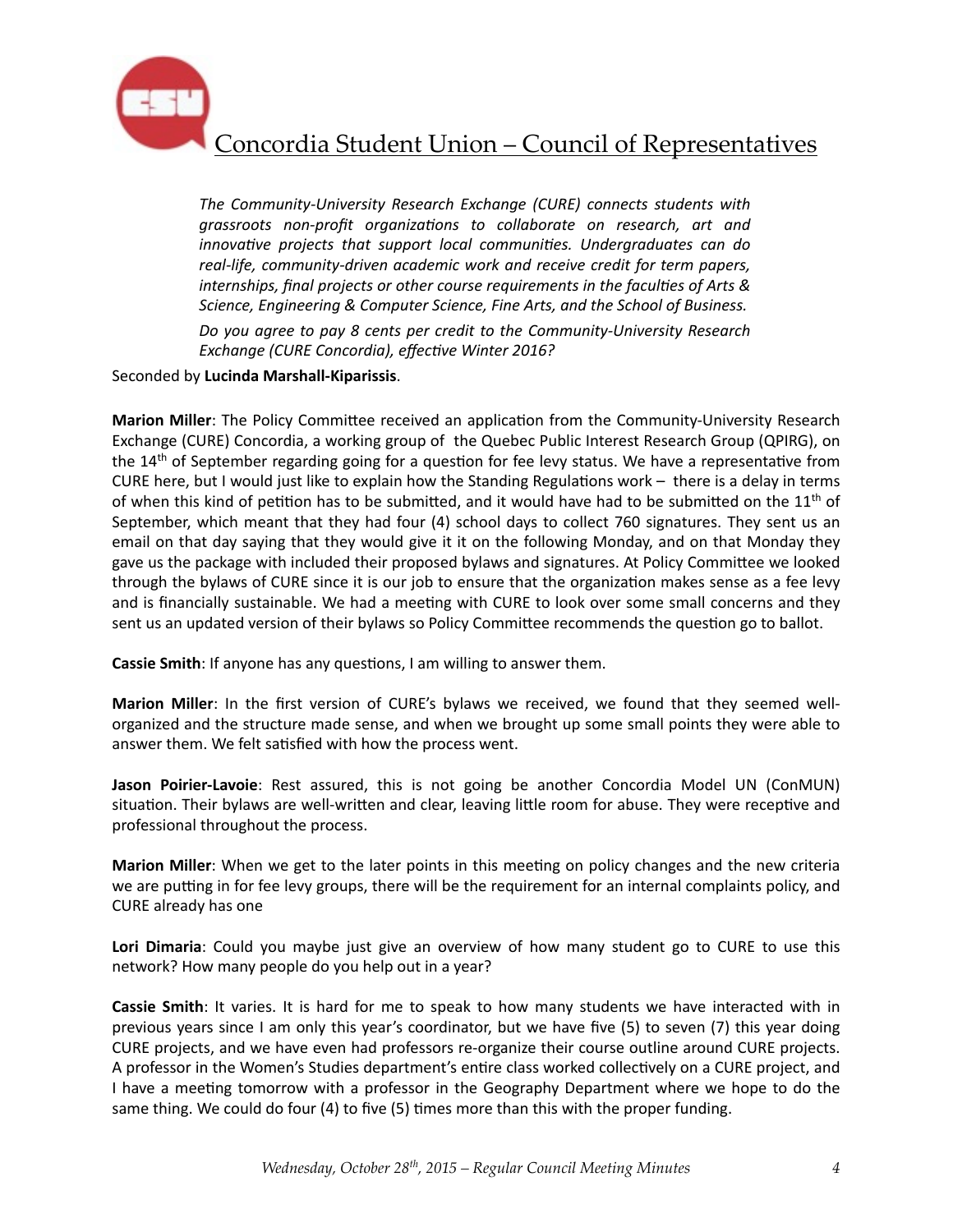

#### **VOTE**

In favour : 8 Opposed: 0 Abstentions: 0

*Motion carries.* 

# **b) Orientation Post-Mortem**

### **John Talbot**:

BE IT RESOLVED THAT the Orientation Post-Mortem be submitted at the first Regular Council Meeting of November, and the financial penalty be waived, notwithstanding Standing Regulation 377.

### Seconded by **Rachel Gauthier**.

**John Talbot**: The Orientation Post-Mortem is due at the second Regular Council Meeting of October, and I just need more time to tighten everything up and get information from other staff members who need to contribute to it and to finalize the comprehensive budget. Last year, the budget was only finalized on October  $31^{st}$ . This year we are trying to submit a finalized post-mortem. It will be ready next meeting.

### **VOTE**

In favour : 8 Opposed: 0 Abstentions: 0

*Motion carries.* 

### **c) Policy Changes**

### **Marion Miller**:

BE IT RESOLVED THAT Council accept the changes to the Standing Regulations as outlined in the Policy Committee minutes of October 22<sup>nd</sup>, 2015.

### Seconded by **Lucinda Marshall-Kiparissis.**

**Marion Miller**: We have been working on this document, we worked on it last year and it was started the year before us. The changes were to rearrange a couple of things in Book VII on elections and referendums work. There were a lot of funny deadlines and fee levy processes say how to make one but not how to get rid of one. A big issue was hammering out elections deadlines which made more sense. As we saw with CURE, the deadline was simply not plausible. We clarified that the By-elections be held the second-last Thursday of November instead of simple being within the month of November. There was a redundancy in Standing Regulation 225 that was removed, and some of these corrections were just little word errors. We took out the redundancy of explaining how to call a referendum since it is in the Bylaws. We changed the delays as well – instead of reviewing any referendum questions three  $(3)$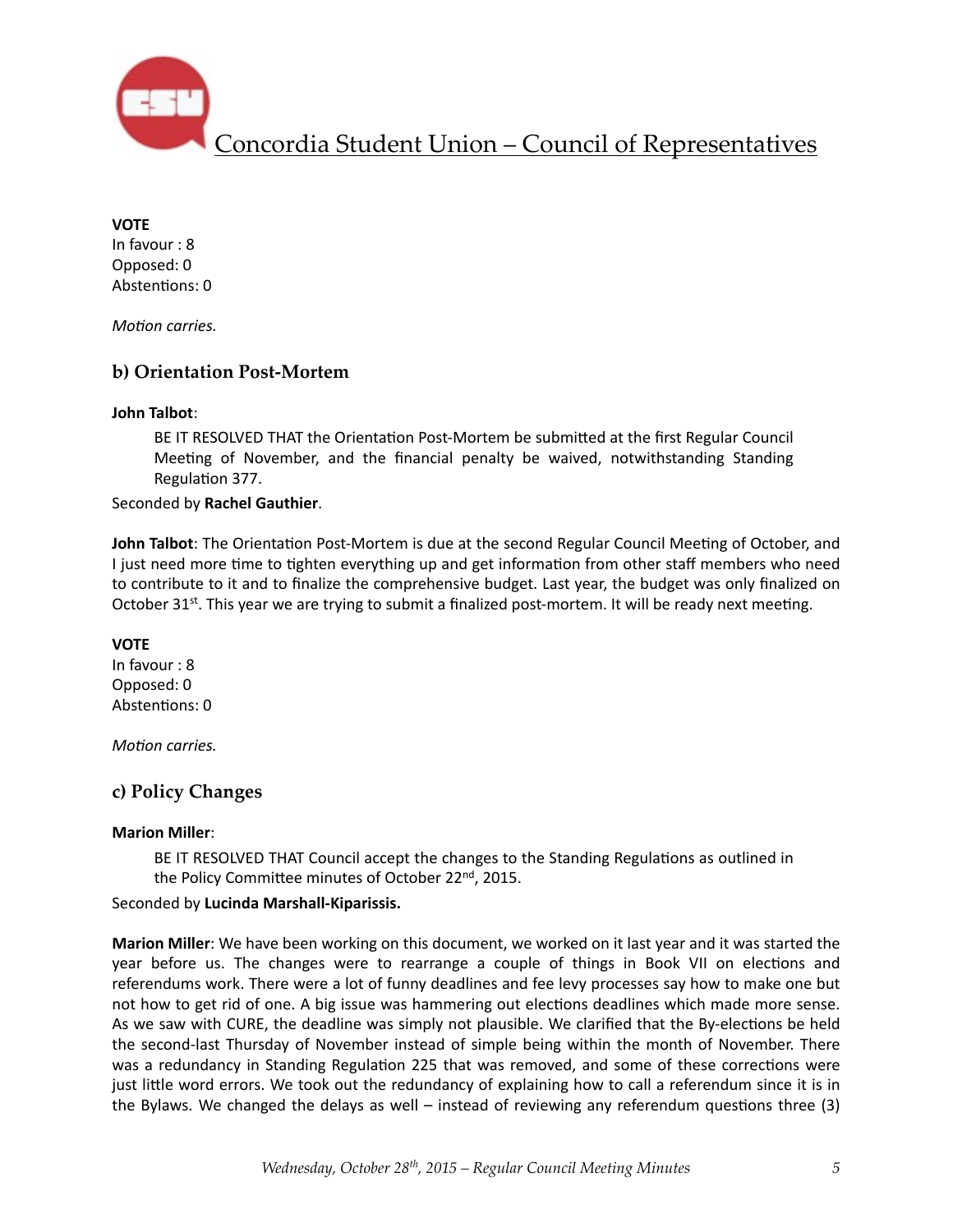

months before it has to be considered by Council, now we say it must be the Monday following September  $15<sup>th</sup>$  to get petition in or the first Monday of December for the March elections. This was contradicting the next part saying that these must be in two (2) months before the nominations period in the fall. In terms of content and fee levy applications, a draft question must be provided to the CEO containing the full names, faculty, student ID numbers and signatures. All documentation relating to the organization must have an internal complaints policy as well to deal with situations arising in the organization. A CSU group seeking to modify a fee levy must institute this, so they must add this when asking for more money.

**Geneviève Nadeau-Bonin**: Is any fee levy group "non-CSU group"? What is the different between a CSU group and a non-CSU group?

**Marion Miller**: A non-CSU group is one trying to get a fee levy. There are non-CSU groups who do not want a fee levy, however, and then they do not have to follow these policies. We added processes to remove a non-CSU group's fee levy as well – the same process is there is apply and dissolve, and a fee levy group itself can decide to dissolve if it no longer functioning or active. The fee levy group beeds a resolution of the board stating that they wish to be dissolved. We cannot notwithstand any of these new delays either.

**Lucinda Marshall-Kiparissis**: Just to speak in favour of changing the delays, the ones that were there were absurd. If it was difficult for the committee to suss out what they were, then it is even more difficult for groups outside the CSU to figure it out.

**Marion Miller**: It is also worth mentioning that the document was circulated to the Fee Levy Advocacy at Concordia (FLAC) and they had seen similar drafts twice before, so we have bene in contact with the fee levy groups to make sure that this makes sense to them. We highlight the criteria on which the Policy Committee bases its decision in terms of approving a fee levy group's question for referendum. The Policy Committee does not look at the political orientations of groups, but whether they will be a viable and sustainable group receiving student money. The student population decides to fund the group based on the values and mission of organization. We clarified any that any fee levy question put to Council requires a two-thirds (2/3) majority. We added references to other Standing Regulations in order to give more information as well. The nominations paper includes the printed names of the students, the signatures and Concordia ID numbers. I also had to re-do the numbering of the document and I have to make sure to adjust the linkages to other Standing Regulations.

**Marcus Peters**: We could also put in the motion "subject to further updating Standing Regulation 282", but that is just procedural.

**VOTE**  In favour : 8 Opposed: 0 Abstentions: 0

*Motion carries.*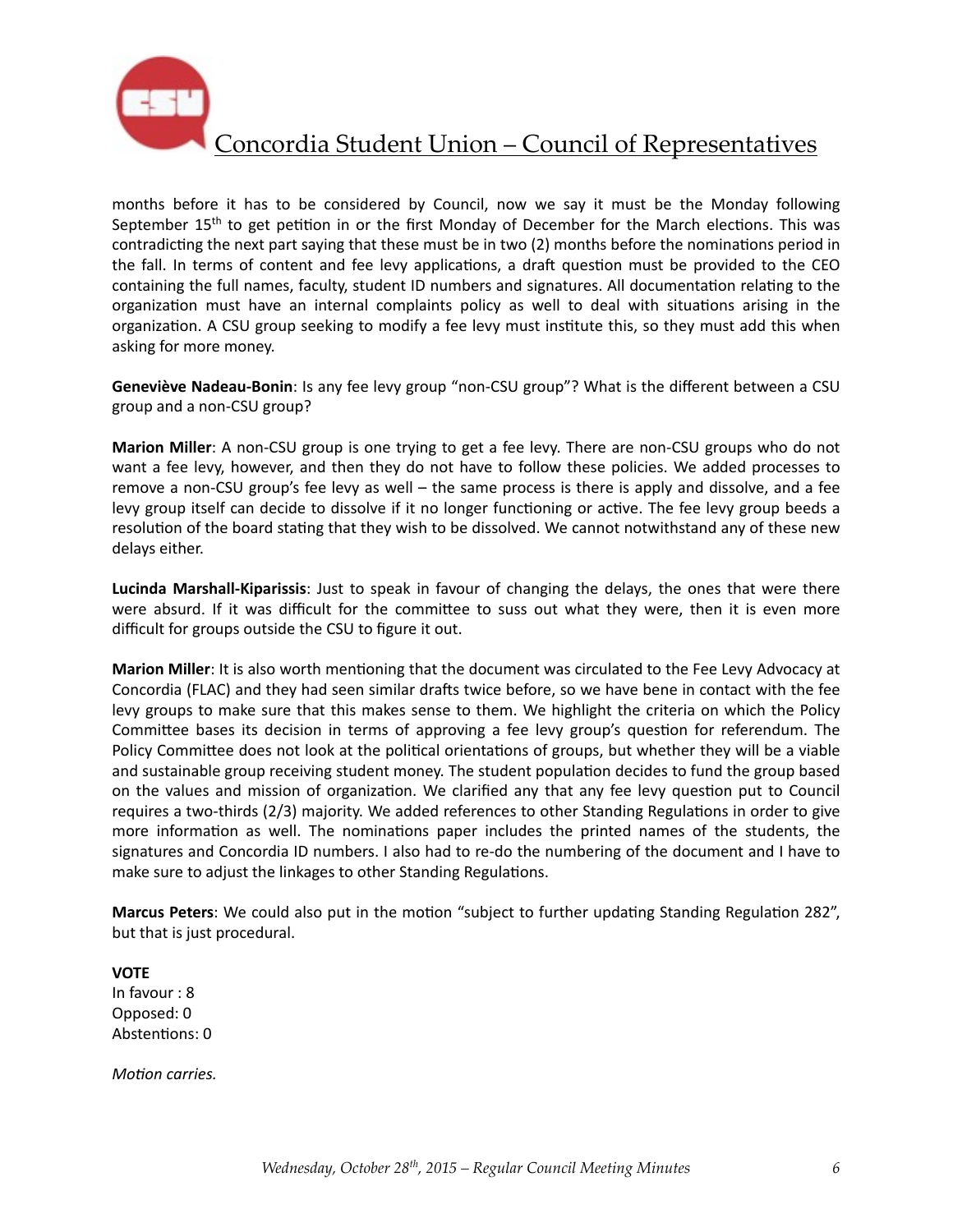

## **d) Provincial Associations**

#### **Gabriel Velasco**:

WHEREAS the Fédération Étudiante Universitaire du Québec (FEUQ) is no longer active and no longer holds any political mandates;

WHEREAS the FEUQ is already in the process of winding down its legal functions, including lease agreements, contractual obligations, and employee settlements;

WHEREAS the FEUQ is no longer collecting fees from its membership;

WHEREAS there are still a number of financial as well as legal issues to be resolved before the FEUQ can be officially dissolved;

WHEREAS the FEUQ still holds a wealth of archival information important to the student movement as well as to the Concordia Student Union membership;

BE IT RESOLVED THAT the CSU advocate that the  $FEUQ's$  archives be transferred to a public archival institution, such as the "Bibliothèque et archives nationales du Québec";

BE IT FURTHER RESOLVED THAT the the CSU advocate for the FEUQ to provide all school specific data from the "Sources et modes de financement" surveys to its respective member associations;

BE IT FURTHER RESOLVED THAT the CSU advocate for an equitable redistribution of the remaining financial assets, once all of the FEUQ's legal and contractual obligations have been fulfilled, to its member associations;

BE IT FURTHER RESOLVED THAT the CSU work towards the FEUQ's official dissolution in collaboration with its remaining member associations in a responsible and collegial manner.

Seconded by **Sanaz Hassan Pour**. 

Gabriel Velasco: The "Whereas" clauses are pretty simple and we discussed this in the summer – the FEUQ is no longer collecting fees and is dissolving itself. It no longer does anything political and is just finishing up its legal and financial work. About the first "Be it resolved" clause, the FEUQ has a series of archives dating back twenty-five (25) years about student movements, financial documents and research documents in paper format. There are some online documents, but the idea is to give the documents to a public archival space so that they do not get lost. Looking back into history, the student association before the FEUQ did not do this, but instead made copies and then they just got lost and no longer exist anymore. This is a shame because it is a wealth of information. We want to make sure that this is something we do at the FEUQ. Regarding the second "Be it resolved" clause discussing the *Sources et modes de financement* surveys, the FEUQ runs surveys on the campuses of its members about things like student financing, levels of debt and whether they are working full-time or part time. They wanted to centralize and produce reports, but there is no campus-specific data. It has been an interesting debate at the FEUQ about who gets the data. Now that the FEUQ is no longer an organization, we want to pass a motion to give it back to the member associations. The CSU will have raw data from the past eight (8) years of student finances of its own membership. It would be interesting to write a report about debt levels and we could do a lot of interesting research. The third "be it resolved" clause states that whatever remaining financial assets, and legal and contractual obligations be fulfilled. As all of these things get paid off and settled, a certain amount of money remains and we want to make sure that this gets distributed equally. After speaking with a CSU lawyer, they recommended a formal motion stating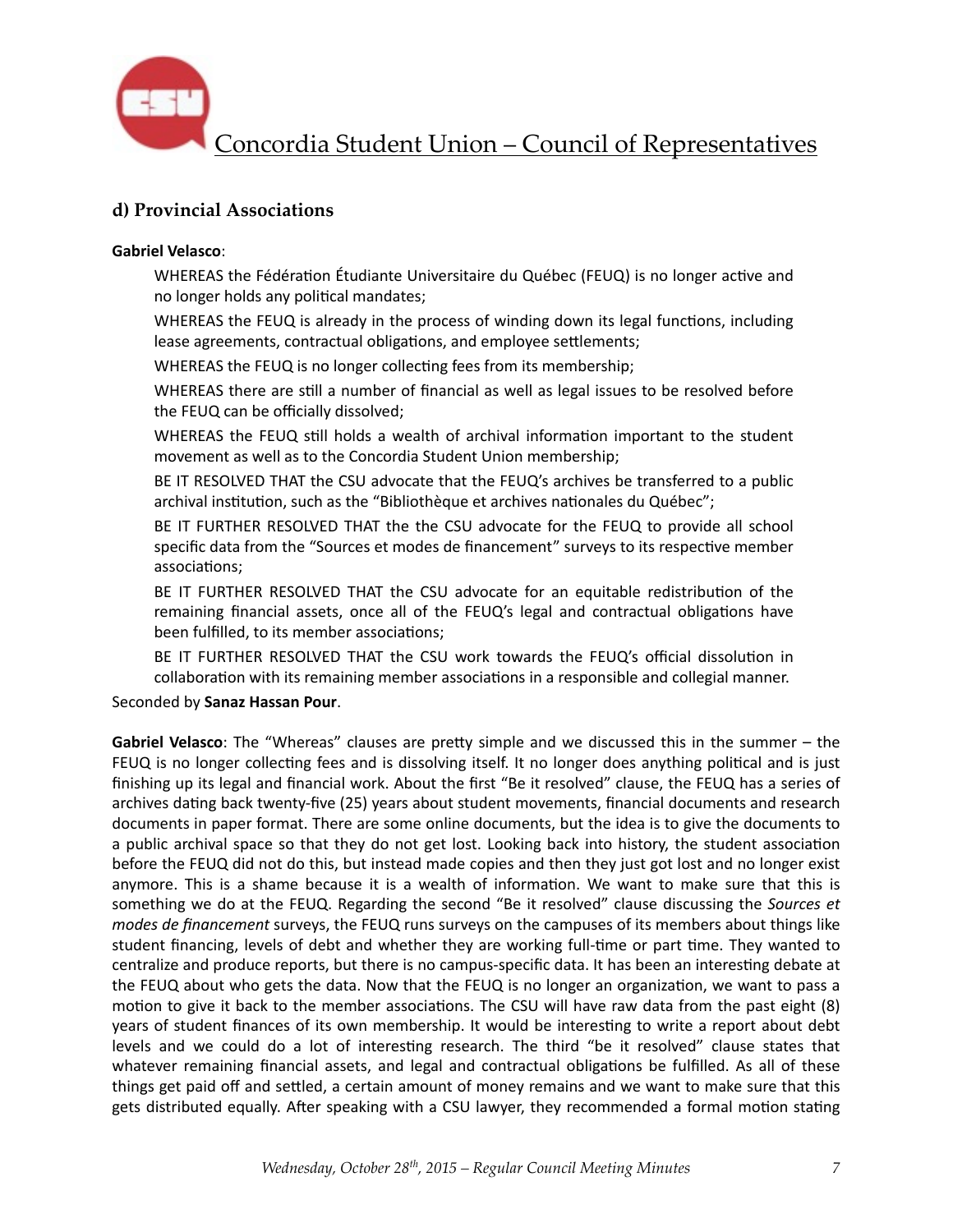

that we want to do all these things, and the final "be it resolved" clause is that the CSU work towards officially dissolving the FEUQ. That way, when I am at the table, I have a clear mandate of what I want to have done. This makes our position clear that we are only a part of the FEUQ in order to dissolve it because we are interested in participating in an alternative student body at the provincial level.

**Rachel Gauthier:** About the data, is that going to be sent to the archives?

**Gabriel Velasco**: Yes, however I think that we want to get it first because the archival process will take awhile and the public library will take time to sort everything out and make it public, so we wanted that data to be given to us right away. We could sort through the data and it is an interesting document to work with, whereas the rest of it, if we see it in awhile, it is okay. We want the data right away.

**VOTE** 

In favour : 8 Opposed: 0 Abstentions: 0

*Motion carries.* 

#### **Gabriel Velasco**:

WHEREAS the current context of austerity and cuts to public education, exemplify the need for a strong provincial wide student associations to defend and advocate for the pedagogical, political, social, and economic interests of students;

WHEREAS by collectively uniting our voices with university students across the province we are able to increase our power in relation to the government;

WHEREAS a geographically diverse and linguistically inclusive provincial-Wide student association is needed within the student movement;

WHEREAS there is a need for a student movement that prioritizes education at the centre of a global analysis of social justice and the democratization of society.

WHEREAS there is a need for a student movement which recognizes that an equitable redistribution of wealth and political power, as well as an environmental justice movement that prioritizes the interests of marginalized communities, are essential for a transition to a sustainable and fair society;

WHEREAS there is a need for a student movement that seeks to emphasize the use of feminist principles and practices in fighting against all forms of discrimination based, among others, on ethnicity, language, class, sexual orientation, gender identity, physical or mental ability, or religion.

WHEREAS our current affiliation to the Fédération Étudiante Universitaire du Québec  $(FEUQ)$  is in the process of being legally dissolved, thereby allowing space for an alternative vision for the student movement.

BE IT RESOLVED THAT the following question be added on the 2015 By-elections:

*"Do you as a member of the Concordia Student Union (CSU) agree to affiliate with* the Association for the Voice of Education in Quebec (AVEQ), a province-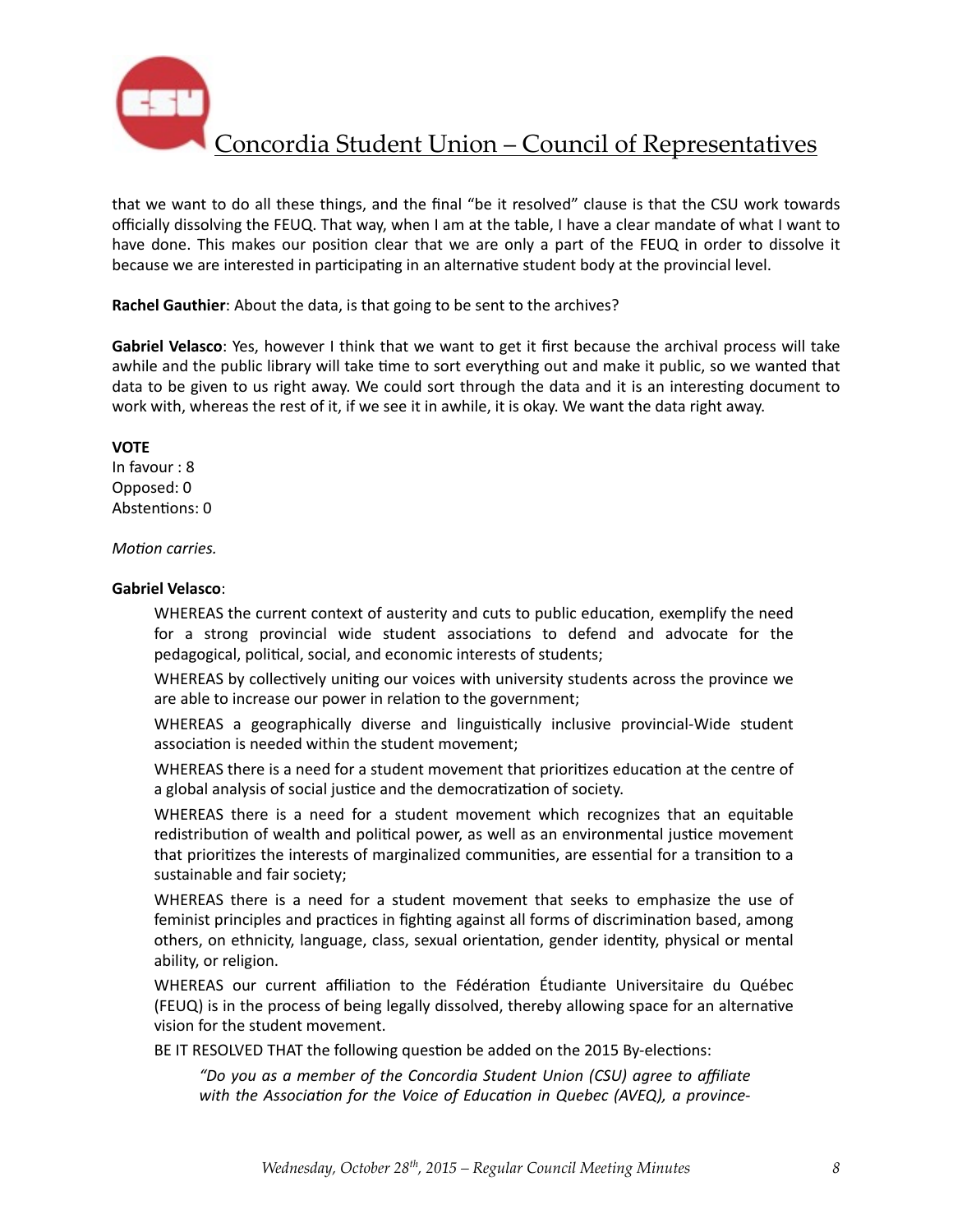

wide student association that represents, mobilizes, and conducts research to advance the pedagogical, political, social, and economic interests of the *university student population in Quebec, and pay \$3.50 per semester indexed to inflation in accordance with the Consumer Price Index?"* 

#### Seconded by **Marcus Peters**.

**Gabriel Velasco**: We talked about this, and with the FEUQ being in the process of dissolving, it created a political vacuum, and austerity cuts exemplify the power government has when students' voices not being heard. During the summer we have been in the process of creating an alternative student association – l'Association pour la voix de l'éducation du Québec (AVEQ), which will act to replace our affiliation with the FEUQ and create something stronger, better and in line with the values of Concordia students. We have talked about it for awhile. I circulated the bylaws as part of the Council documents, but it is a student association which is provincial-wide and has gained a lot of interest with regional schools and anglophone schools which are traditionally marginalized during student movements. The general core of associations involved are the Students' Society of McGill University (SSMU), the CSU, the Post-Graduate Students' Society of McGill (PGSS), l'Université du Québec à Trois-Rivières (UQTR), l'Université du Québec à Chicoutimi (UQAC), Université du Québec à Rimouski (UQAR) and l'Université de Sherbrooke. It is exciting because people are starting to do affiliations. At the last meeting we finished creating the bylaws which includes what were are about, our structure and what we stand for. We finished the document over the weekend and passed a bunch of interesting policies regarding sustainability, community and accountability, and in terms of the roots of the organization, these are set in them. We developed a cool logo too and this gives visual identity to the organization and can point to something. We are also in the process of developing the website and having content put on it, and we are hoping that by the end of next week there be a website explaining who we are, our mission, our vision, our values and structure. This is a very exciting time  $-$  we are rarely able to envision how a student movement organizes itself. The FEUQ has been around twenty-five (25) years and the Association pour une solidarité syndicale étudiante (ASSÉ) around eleven (11). We are in a shift in the movement and it is exciting to be a part of defining this for the next decade. We want to ask Concordia students in the next By-elections if they are in interested in becoming a part of of AVEQ and having a provincial-wide student group practicing their interests. In terms of affiliations and timelines, for the fall it seems most likely that us, UQAC and UQAR will affiliate. UQTR is having an affiliation campaign in January alongside l'Université de Sherbrooke, and the SSMU and PGSS will affiliate closer to winter. We have this wave of affiliations, and everyone in the process of reinventing themselves.

**Marcus Peters**: That is a nice speech bubble logo, where did that come from?

**Gabriel Velasco:** Well the association is called the Association for Voice of Education in Quebec. There is the speech bubble shaped like a megaphone indicating that we are defending students' rights. The logo also comes in all versions – black and white and colour, based on campaigns we are using it in – like an environmental campaign would be in green.

**Geneviève Nadeau-Bonin**: I was wondering if you could provide an explanation of how the fee replaces the fee form the FEUQ?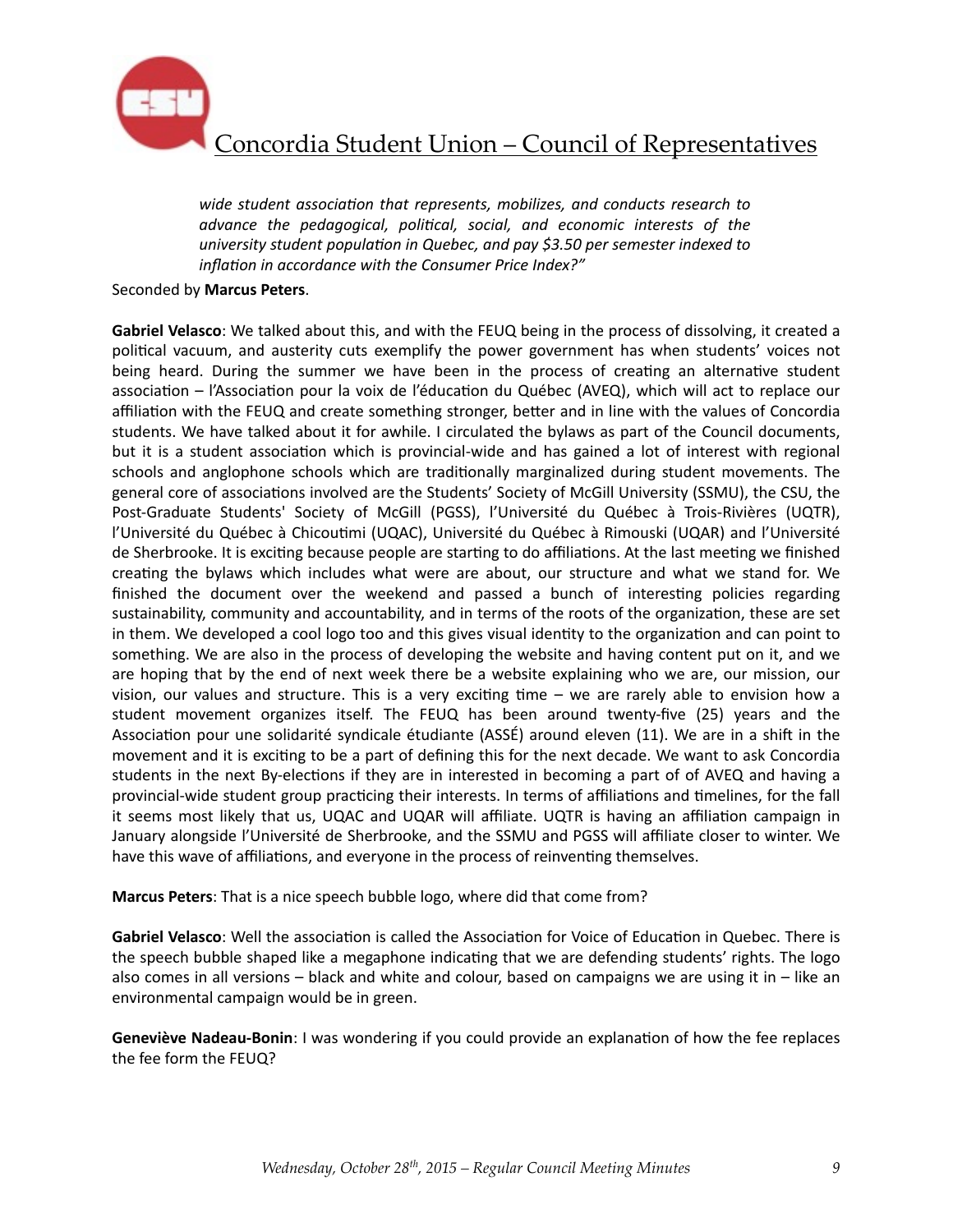

**Gabriel Velasco**: If it is decided that the question will be put to ballot, we will strike up a committee to work throughout the campaign to do mass awareness about what AVEQ is and situation with the FEUQ. Based on that campaign, there will be posters and flyers aiming at that and informing the students what the situation is with the FEUQ.

Aloyse Muller: For \$3.50 per semester, does that include the summer semester? Is the fee only charged if you are taking classes?

**Terry Wilkings**: It applies in the same way that all national student association fees are charged – if you take summer classes you pay the fee, but if not, then you do not. Currently, the FEUQ is not collecting fees. Following this referendum, if the question goes to ballot, we will be expediting communication with the Board of Governors eliminating that fee being shown on the website. For the fall semester, the reason it was there was because in the summer we had the resolution pass, but with the new SIS, the money got streamlined from even before the start of the semester. All of the payments are being done in a prorated fashion and this is something which has never been done before. The bylaws have been validated by a lawyer who has passed the Quebec bar. For anything not mentioned in the bylaws of the organization, this falls under the Quebec Companies Act.

**Marion Miller**: In one of the "whereas" clauses we have gender and gender identity Can we remove "gender identity"? Seconded by **Gabriel Velasco**. 

*Amendment is adopted via unanimous consent.* 

**VOTE** In favour : 9

Opposed: 0 Abstentions: 0

*Motion carries.* 

## **e) Daycare Proposal**

*Following a short gameshow, it is revealed that the daycare will be located at 1424 rue Bishop.* 

### **Marion Miller**:

WHEREAS the CSU has been engaged in ongoing discussions with Concordia administration to procure a space to house a daycare and nursery;

WHEREAS students in the 2014 by-election voted overwhelmingly in favour of a question which has prioritized the establishment of a CSU daycare as a student space;

WHEREAS, for the purpose of preserving the Daycare and Nursery's good standing with the Ministry of Family, the CSU delegate the compulsory reporting procedures to a subsidiary.

BE IT RESOLVED THAT Council empower the executive to begin the process of incorporating a non-profit organization to operate the CSU Daycare and Nursery;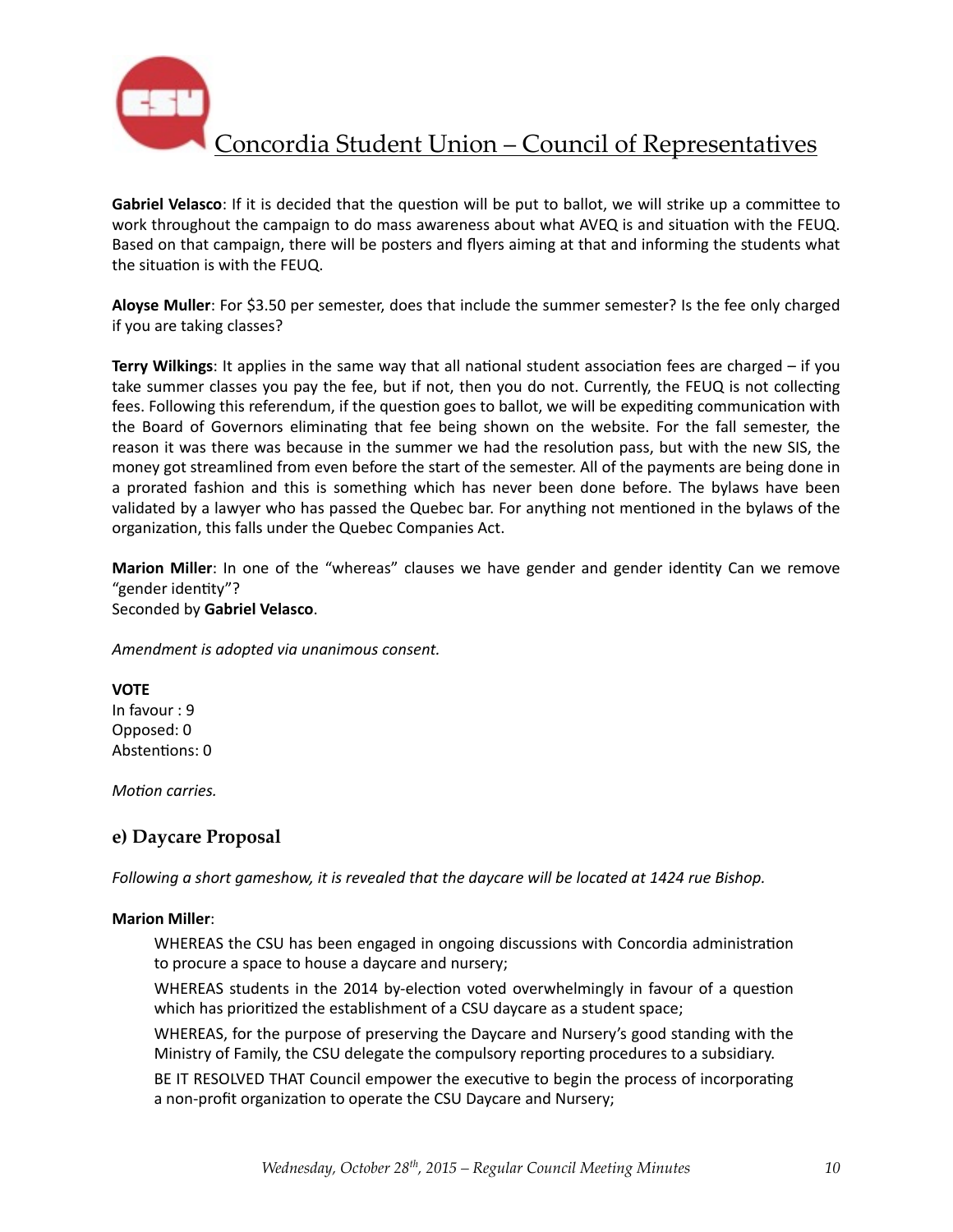

BE IT FURTHER RESOLVED THAT the following question be added on to the 2015 By-election:

Do you as a member of the Concordia Student Union (CSU) agree to create a Daycare and Nursery service to support student parents through the reallocation of the membership fees Union as follows effective Fall 2016?

#### *Previous:*

*CSU Opera6ng fee: \$1.97/credit CSU Advocacy Centre: \$0.21/credit CSU Housing and Job Bank (HOJO): \$0.20/credit CSU Legal Informa6on Clinic (LIC): \$0.17/credit CSU Clubs: \$0.25/credit Student Space, Accessible Education, Legal Contingency Fund (SSAELC): \$1.00/credit Total \$3.80 per credit* 

#### *New:*

*CSU Opera6ng fee: \$1.97/credit CSU Advocacy Centre: \$0.21/credit CSU Housing and Job Bank (HOJO): \$0.20/credit* CSU Legal Information Clinic (LIC): \$0.17/credit *CSU Daycare and Nursery: \$0.24/credit CSU Clubs: \$0.25/credit* Student Space, Accessible Education, Legal Contingency Fund (SSAELC): *\$0.76/credit Total \$3.80 per credit* 

#### Second by **Sanaz Hassan Pour**

**Marion Millers:** As you know from last meeting, we mandated professionals to help us with the private daycare permit. I will show you the preliminary design plans. The daycare has fifty-two (52) spots. There will be a nursery with ten (10) babies and seats against the wall. The kids are grouped by age  $-$  babies, 18-months, 2 years. We are lucky to have this building, but fifty-two (52) is a pretty good number for us. On the second floor there is another play space. The kids will spread out across three (3) floors which gives a lot of space for each age group. We are alone in the building so we will not have to be coordinating with everyone else in same building. The quality of the building is great though there is some base-building which needs to be done. In the document we talk about the vision and need of this daycare. This big study was done by the university which identified the childcare needs of students. We asked whether their own daycare was close to their home, their workplace or the downtown campus. A lot said that their daycare was close to home, but when we asked what they wanted, they said that they would rather it be close to the downtown campus. Folks are going to be really excited about having this space. It does not make sense to force CSU councillors to get a police check in relation to kids, as this is not really part of our mandate so this is why we are creating a non-profit entity, which will be the CSU daycare as opposed to having councillors as board members. Part of our agreement with the university is that the building can be only used for the CSU daycare. The agreement with university is for ten (10) years because the Ministère de la famille requires a minimum of five (5) years. There would be two (2) student parents who use the daycare on the board, along with a community member-at-large, some CSU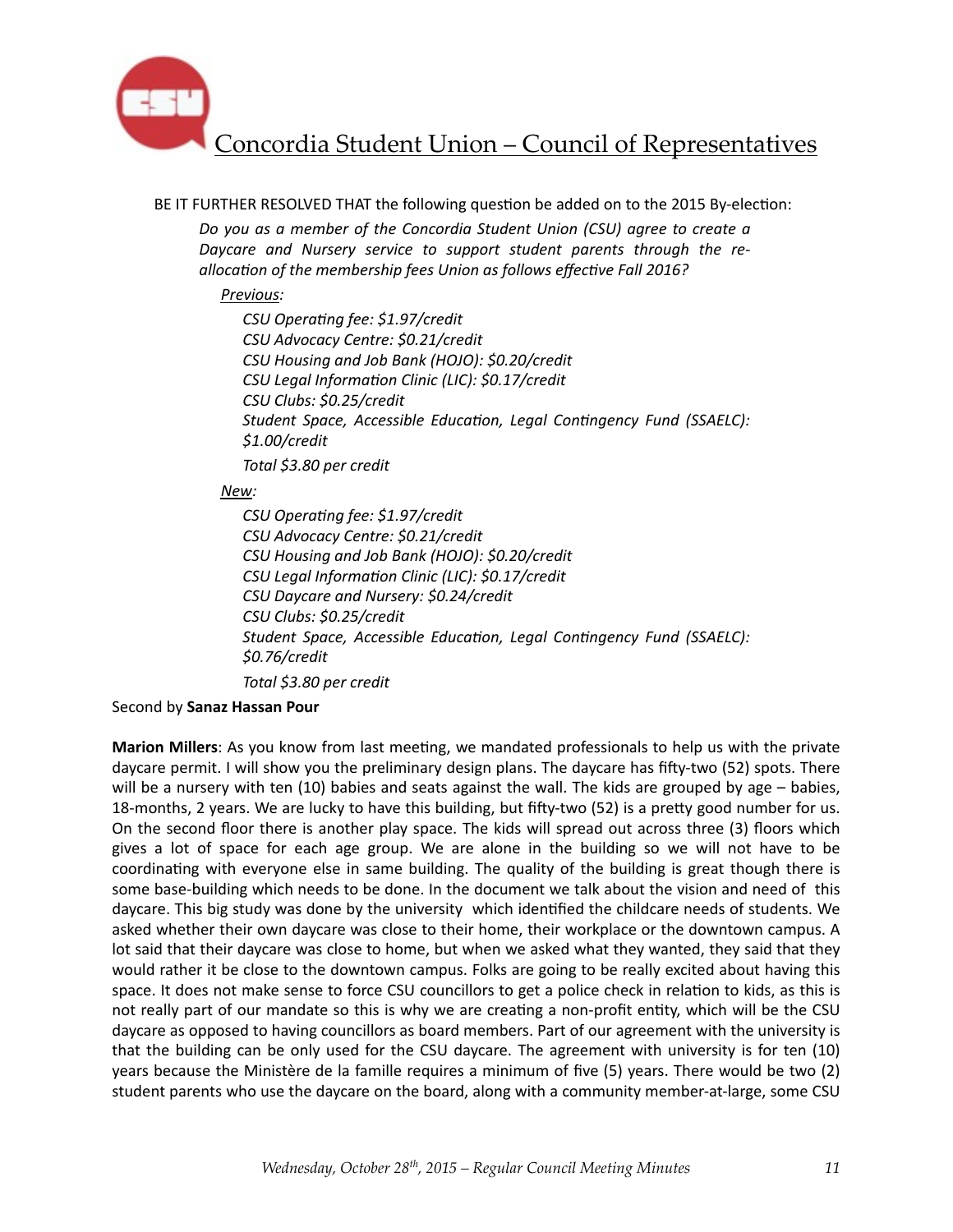

executives, the General Manager of the CSU and one (1) employee. Then there will be a smaller group centred on maintaining relations with the government and overseeing the day-to-day management of the daycare, and of all these people would have to have a police check. I showed a tentative scheduling chart which explains our part-time/full-time system. One of the really attractive points of the daycare is the flexible schedule in which certain kids would be there full-time from Monday to Friday 8h00-17h00, but there will also be three (3)- to four (4)-hour blocks each day. There will only be fifty-two (52) kids in the daycare at one time but maybe the daycare will be serving seventy (70) families. In our survey it seemed like full-time care was mostly preferred, but some students wanted part-time care as well. We talk about staffing in the document as well, and there are very specific ratios of educators to children of different ages, and we set out a schedule of staffing in relation to this. All financial and staffing situations were consulted with Pauline and the directors of the CPE Concordia who runs Grey Nuns centre. We talk about the construction required and the estimate from the architect, which is based on square footage for renovations. The landlord, which is the university, is going ahead with the re-zoning of the building to make sure that it is zoned for the use of the daycare, though it takes time at the burrow level. However, priority is given to people opening daycares since there is a lack of these. For the timeline, hopefully we will be starting the renovations in the next semester once a response from the Ministère de la famille has been received and the call to tender made. We are looking at fall of 2016 for the first little babies in the centre. The government has a website to simulate the prices of daycares. Formerly, CPEs were set at a fixed \$7 per day, but they have stopped giving out CPE permits since 2013 and placed a tax subsidy system in its place. Parents pay a similar amount  $-$  they pay \$40 or \$30 and the government gives the money to the parents at the end of each month. We will be losing about \$170 000 year, so we are proposing a fee levy of \$0.24 reallocated from the Student Space, Accessible Education and Legal Contingency (SSAELC) Fund.

**Terry Wilkings:** Another advantage of having the finances secured is that we will be able to supplement the cost from the liquidity of having revenues early for parents paying upfront. Having student parents on the board of directors is not traditional for private daycares, but since we are trying to base our daycare on best practices so we decided to create a collaborate environment in the management of the daycare. We are not trying to profit off of meeting a fundamental need of student parents. There are a lot of French language documents as well, and like the SSMU has done, we would like to create a spinoff subsidiary and not have the presiding Council be the superintending body. We might also increase drop offs or permanent spots. The way we modelled this is is that it could stay revenue neutral. Typically, CPEs receive a \$47 credit per child, so if you just take the amount we are charging and multiply it by 52 children and then by the 260 days, which is the amount of days we need to remain open, we arrive very close to the number we are seeking out.

### **VOTE**

In favour : 9 Opposed: 0 Abstentions: 0

*Motion carries.* 

## **f) Bylaw Changes**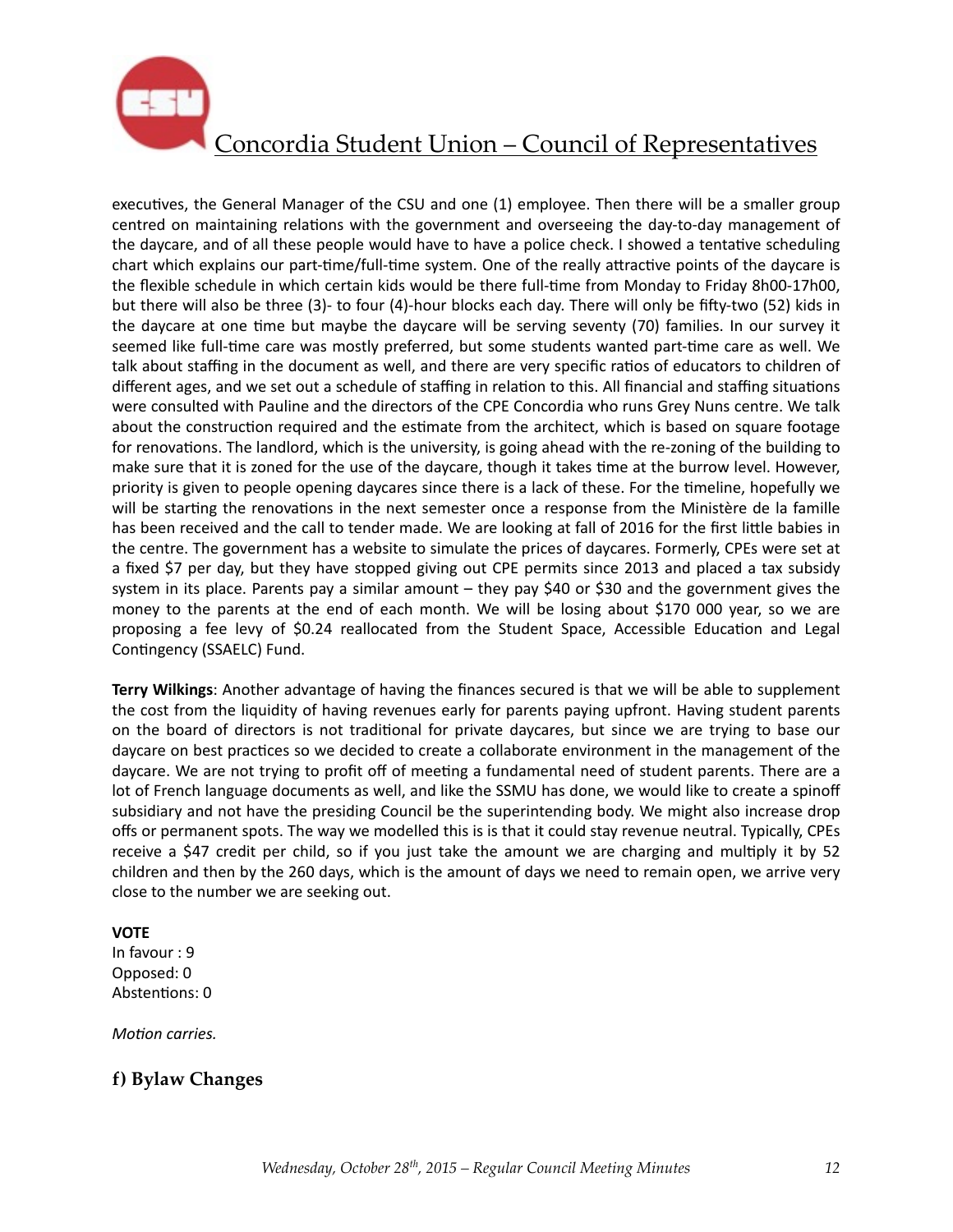

#### **Marion Miller**:

BE IT RESOLVED THAT Council adopt the changes to our Bylaws, as outlined in the Policy Committee report of October 22<sup>nd</sup>, 2015, conditional on the approval by our membership through referendum during the 2015 By-elections.

BE IT FURTHER RESOLVED THAT the referendum question read as follows:

Do you as a member of the Concordia Student Union (CSU) approve the *proposed by-law changes as presented in the supporting documentation at the ballot* station?

Seconded by **Rachel Gauthier**. 

**Marion Miller**: We sent out a tracked-changes version of the document, and basically the Policy Committee looked through these changes. Most of the changes have to do with better reflecting our current practices and the functioning of the union – there is gender-neutral language, the integration of the CSU Positions Book and changes in the executive task descriptions and titles. We did not really need the ego trip of being president and vice-presidents and reporting upwards. It kind of does not make sense in the wording. We changed the title of Secretary to Minute-Keeper. There was also the addition of section 5.5 to call a General Meeting so that members can call one too. There was also the removal of books and records 14. b) about have the names alphabetically arranged and the addresses available in the office. This is not necessary so we propose to remove it. We added general provision 22.3 about May  $1<sup>st</sup>$  as a day excluded from the business days of the union. For the employees of the union, in their union, CUPE, they do not work on May  $1<sup>st</sup>$ .

**Terry Wilkings**: I am highly encouraged by these Bylaw changes and they were long overdue. In the annual work plans submitted, we talked about institutional memory and putting the Positions Book in the Bylaws and not just the Standing Regulations is granting a lot of authority to the way that the members want to be represented on other bodies like AVEQ. They have been referred to by the lawyer and those concerns have been addressed. This will add something nuanced and symbolic. Before, VPs would report to the President and would not be obliged to report to Council, and only the President would report to Council. We eliminated that barrier and now the entire executive is accountable to Council. Having this in the constitution illustrates further the type of organization we would like to have.

**Marcus Peters:** Would this would make **Terry** that last president of the CSU?

**Terry Wilkings:** It is up to our membership, but potentially.

**Marion Miller**: Since were are talking about titles and how they affect who applies to positions, I would just like to make note that for the job of secretary, it is almost always women who apply.

**VOTE**  In favour  $: 6$ Opposed: 0 Abstentions: 2 (Sanaz, Terry N.)

*Motion carries.*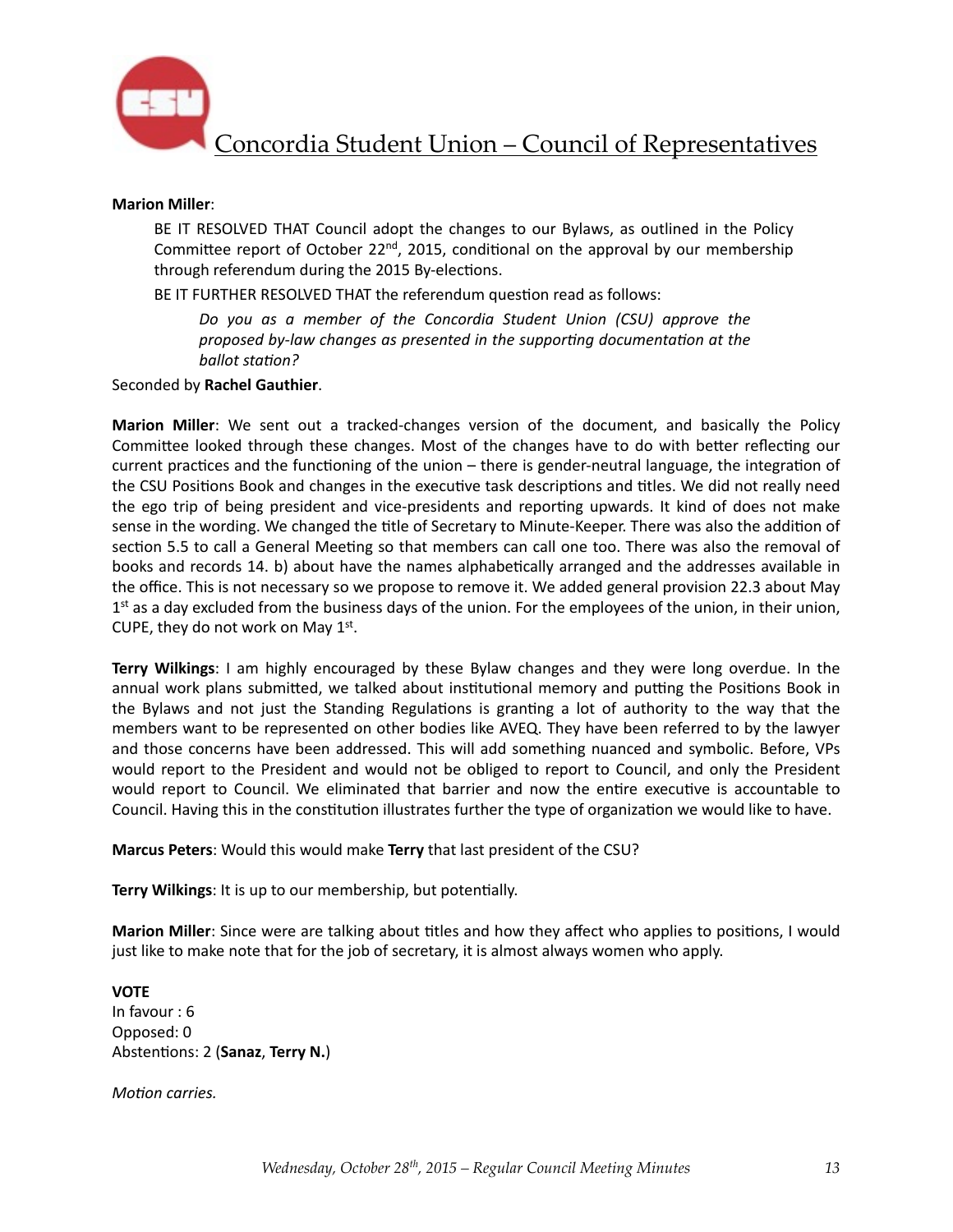

# **8. QUESTION PERIOD & BUSINESS ARISING**

*No questions or business arose from this meeting of council.* 

## **9. ANNOUNCEMENTS**

**Gabrielle Caron**: I wanted to announce that tomorrow will be the last opportunity for the sustainability policy community consultations. It will be taking place at Loyola tomorrow from 14h00 to 16h00.

**Lucinda Marshall-Kiparissis**: If you are at Loyola, go to the last public consultation. If you are going to do a sustainability policy with all stakeholders and not have students participate, that is not cool. Since most people cannot really come to Loyola on short notice, go to www.concordia.ca/sustainability to read the draft and comment online.

**Sanaz Hassan Pour**: On Friday we are having an open mic against austerity at the Hive. Everyone is welcome and if you wear a costume you can get free drinks and free food. We are looking for submissions for the Hive gallery. Go tomorrow for the sustainability policy consultations.

**Gabriel Velasco**: After going to the sustainability policy consultation, go to the Professors Against Austerity talk at 17h00. This is a series of professors at Concordia talking about how austeiry affects their work and the institution. On Thursday, November 5<sup>th</sup>, there will be another talk about austerity, land rights and Indigenous communities.

**Marcus Peters**: There is also the Dan Cohan speaker series for BDS week and the Concordia Food Coalition Annual General Meeting (AGM) at 18h30 at the Hive. There is a sustainability tabling fair at 18h00. 

**Terry Ngala:** With respect to the gallery, who can submit?

**Sanaz Hassan Pour:** Any Concordia student and Hive member. The posting call-out os up now.

**Terry Ngala**: Are the submissions done online?

**Sanaz Hassan Pour: Yes.** 

**Chloë Williams**: I just wanted to give away the secret location for the sustainability consultation – it is in the genomics conference room at Loyola.

**Aloyse Muller**: The School of Community & Public Affairs Student Association (SCPASA) are holding a number of events, workshops, presentations, Q&A sessions, and information will be soon available.

**Jenna Cocullo**: I was going to circulate a petition online on behalf of a lot of professors and students because the university taken away the word "University" from the website's homepage.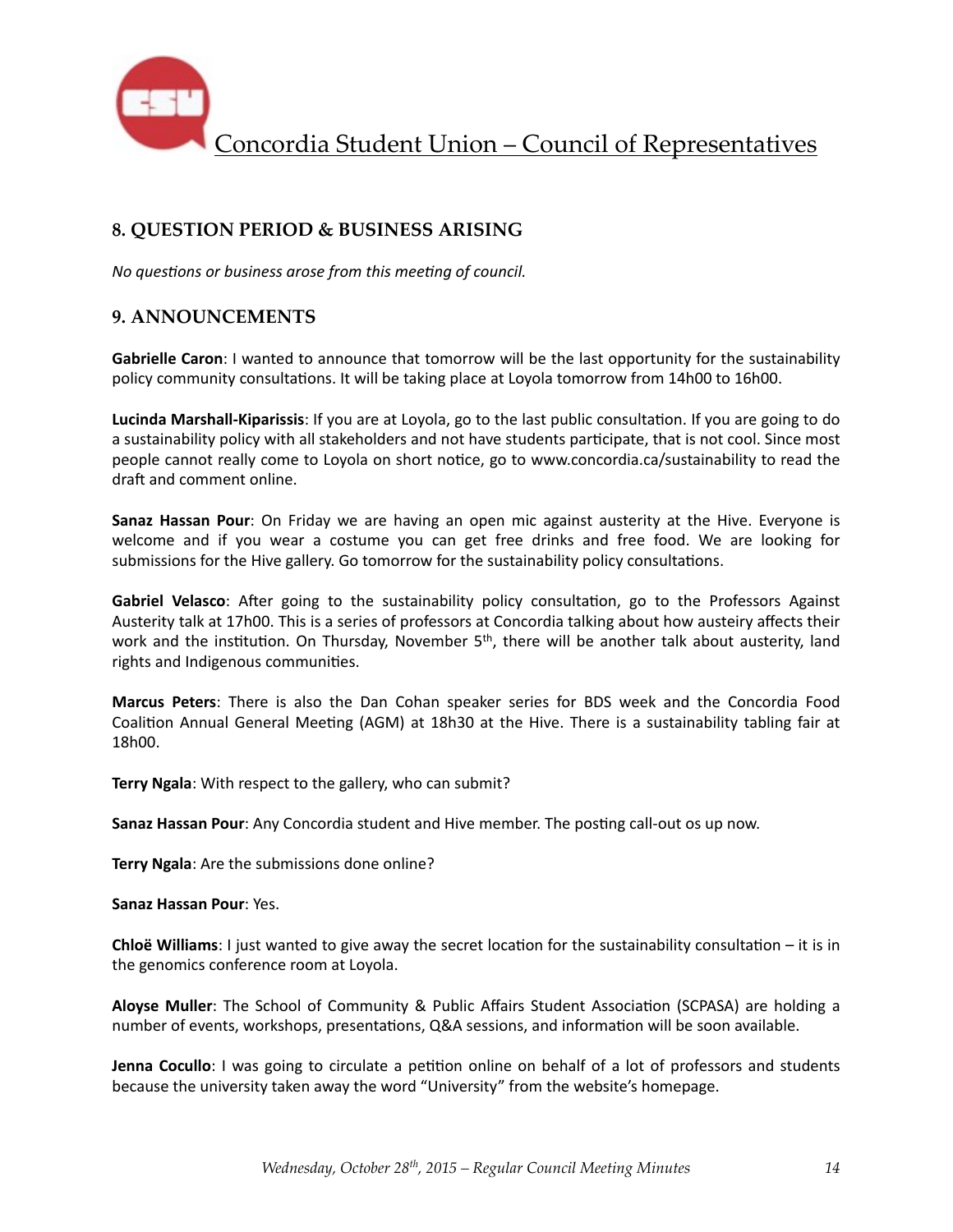

**Benjamin Prunty**: I was going to talk about the strike. I encourage people, even if they do not agree with it, to support the students in tribunals. The consequences are significant and whether or not people agree, it is not the university's place to repress student democracy through obscure lines in the code.

**Jason Poirier-Lavoie**: For all of those receiving updates, the university has gone far past the deadlines for mediation. They are not going to bring back the charges as they are still in mediation. Additionally, the mediator was fired because he is a horrible mediator.

Benjamin Prunty moves to ratify the minutes of the Policy Committee meeting held October 22<sup>nd</sup>, 2015. Seconded by **Marcus Peters**. 

**VOTE**  In favour : 9 Opposed: 0 Abstentions: 0

*Motion carries.* 

### **10. ADJOURNMENT**

**Marcus Peters** moves to adjourn. Seconded by **Benjamin Prunty**. 

**VOTE** 

In favour : 8 Opposed: 0 Abstentions: 0

*Motion carries.* 

*Meeting is adjourned at 21h04.*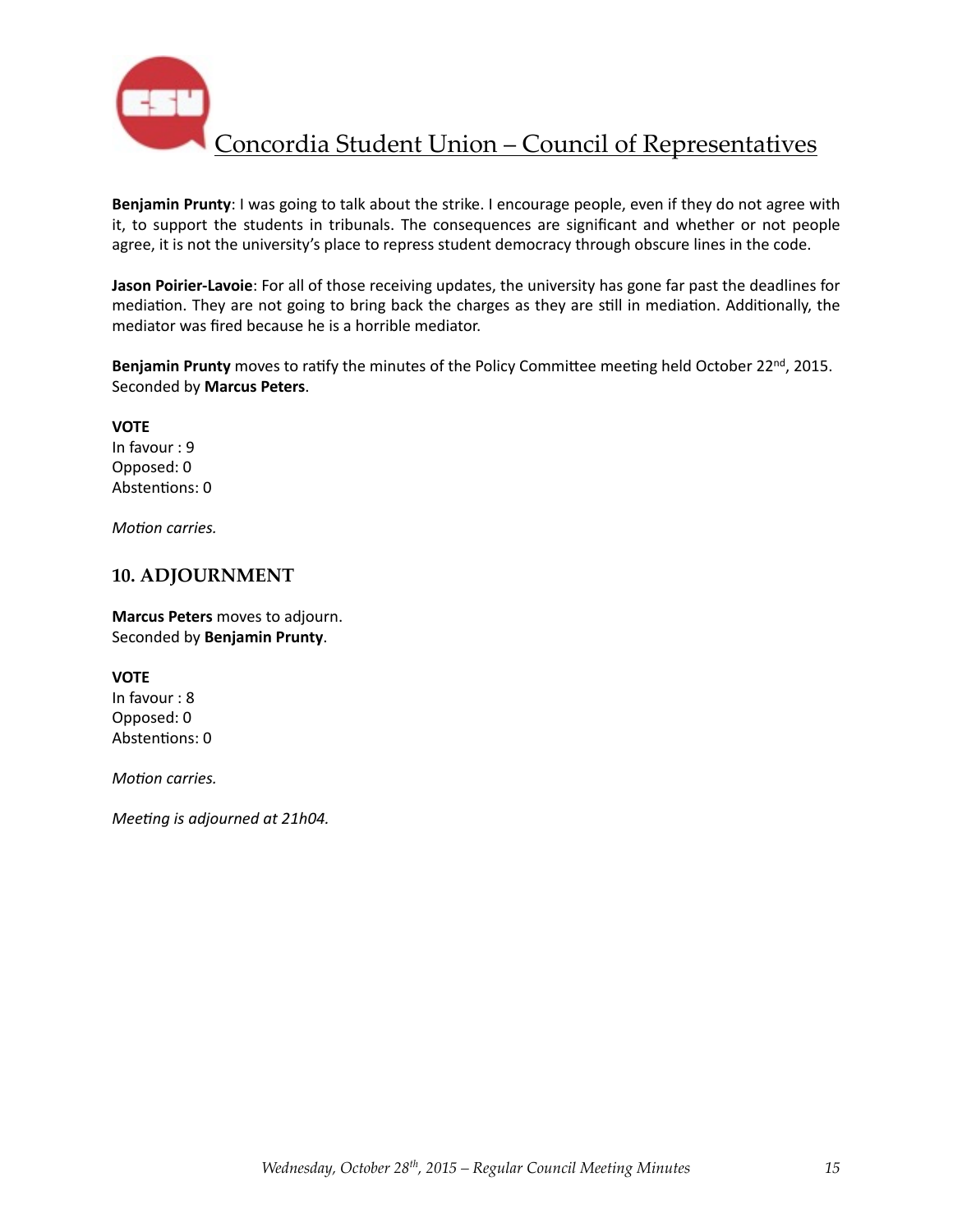

# **CSU Special Council Meeting Wednesday, October 28h, 2015 AD-310, 18h30, Loyola Campus**

## **Summary of Motions Carried**

## **2. ROLL CALL**

A motion was carried to excuse Leyla Sutherland's absence.

*– Marion Millers (Chloë Williams)* 

A motion was carried to excuse Michael Giesbrecht's absence.

*– Geneviève Nadeau-Bonin (Aloyse Muller)* 

A motion was carried to excuse Adrian Longinotti's absence.

*– Gabrielle Caron (Sanaz Hassan Pour)*

## **7. NEW BUSINESS - SUBSTANTIVE**

## **a) CURE Fee Levy**

#### The following motion was carried:

BE IT RESOLVED that the CSU Council approve the following question be put to ballot in the Fall By-election, notwithstanding Standing Regulations 232 and 234:

The Community-University Research Exchange (CURE) connects students with grassroots non-profit organizations to collaborate on research, art and *innovative projects that support local communities. Undergraduates can do* real-life, community-driven academic work and receive credit for term papers, internships, final projects or other course requirements in the faculties of Arts & *Science, Engineering & Computer Science, Fine Arts, and the School of Business.* 

Do you agree to pay 8 cents per credit to the Community-University Research **Exchange (CURE Concordia), effective Winter 2016?** 

*– Marion Miller (Lucinda Marshall-Kiparissis)* 

### **b) Orientation Post-Mortem**

The following motion was carried: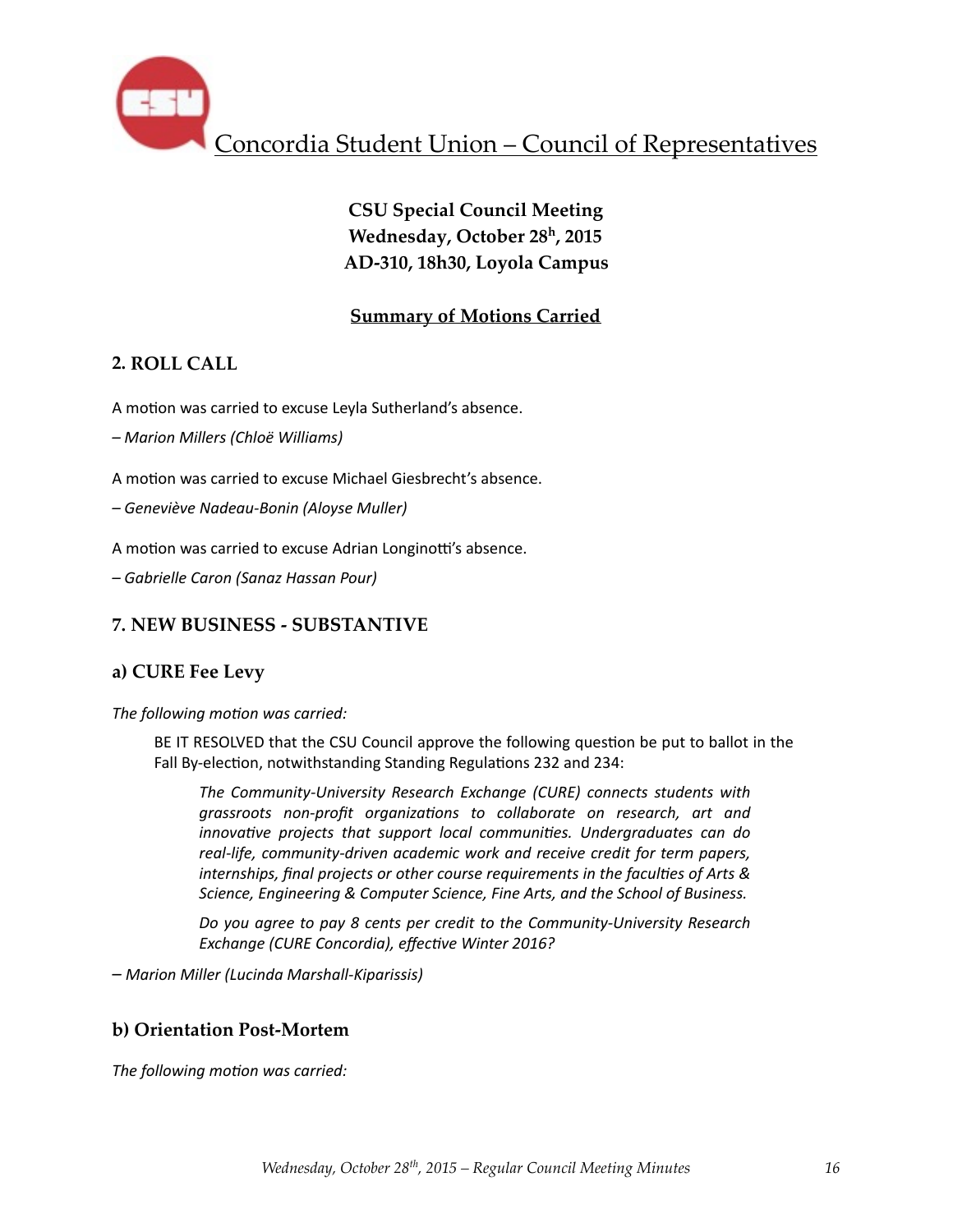

BE IT RESOLVED THAT the Orientation Post-Mortem be submitted at the first Regular Council Meeting of November, and the financial penalty be waived, notwithstanding Standing Regulation 377.

*– John Talbot (Rachel Gauthier)* 

### **c) Policy Changes**

The following motion was carried:

BE IT RESOLVED THAT Council accept the changes to the Standing Regulations as outlined in the Policy Committee minutes of October 22<sup>nd</sup>, 2015.

*– Marion Miller (Lucinda Marshall-Kiparissis)* 

### **d) Provincial Associations**

The following motion was carried:

WHEREAS the Fédération Étudiante Universitaire du Québec (FEUQ) is no longer active and no longer holds any political mandates;

WHEREAS the FEUQ is already in the process of winding down its legal functions, including lease agreements, contractual obligations, and employee settlements;

WHEREAS the FEUQ is no longer collecting fees from its membership;

WHEREAS there are still a number of financial as well as legal issues to be resolved before the FEUQ can be officially dissolved;

WHEREAS the FEUQ still holds a wealth of archival information important to the student movement as well as to the Concordia Student Union membership;

BE IT RESOLVED THAT the CSU advocate that the FEUQ's archives be transferred to a public archival institution, such as the "Bibliothèque et archives nationales du Québec";

BE IT FURTHER RESOLVED THAT the the CSU advocate for the FEUQ to provide all school specific data from the "Sources et modes de financement" surveys to its respective member associations;

BE IT FURTHER RESOLVED THAT the CSU advocate for an equitable redistribution of the remaining financial assets, once all of the FEUQ's legal and contractual obligations have been fulfilled, to its member associations;

BE IT FURTHER RESOLVED THAT the CSU work towards the FEUQ's official dissolution in collaboration with its remaining member associations in a responsible and collegial manner.

*– Gabriel Velasco (Sanaz Hassan Pour)* 

The following motion was carried: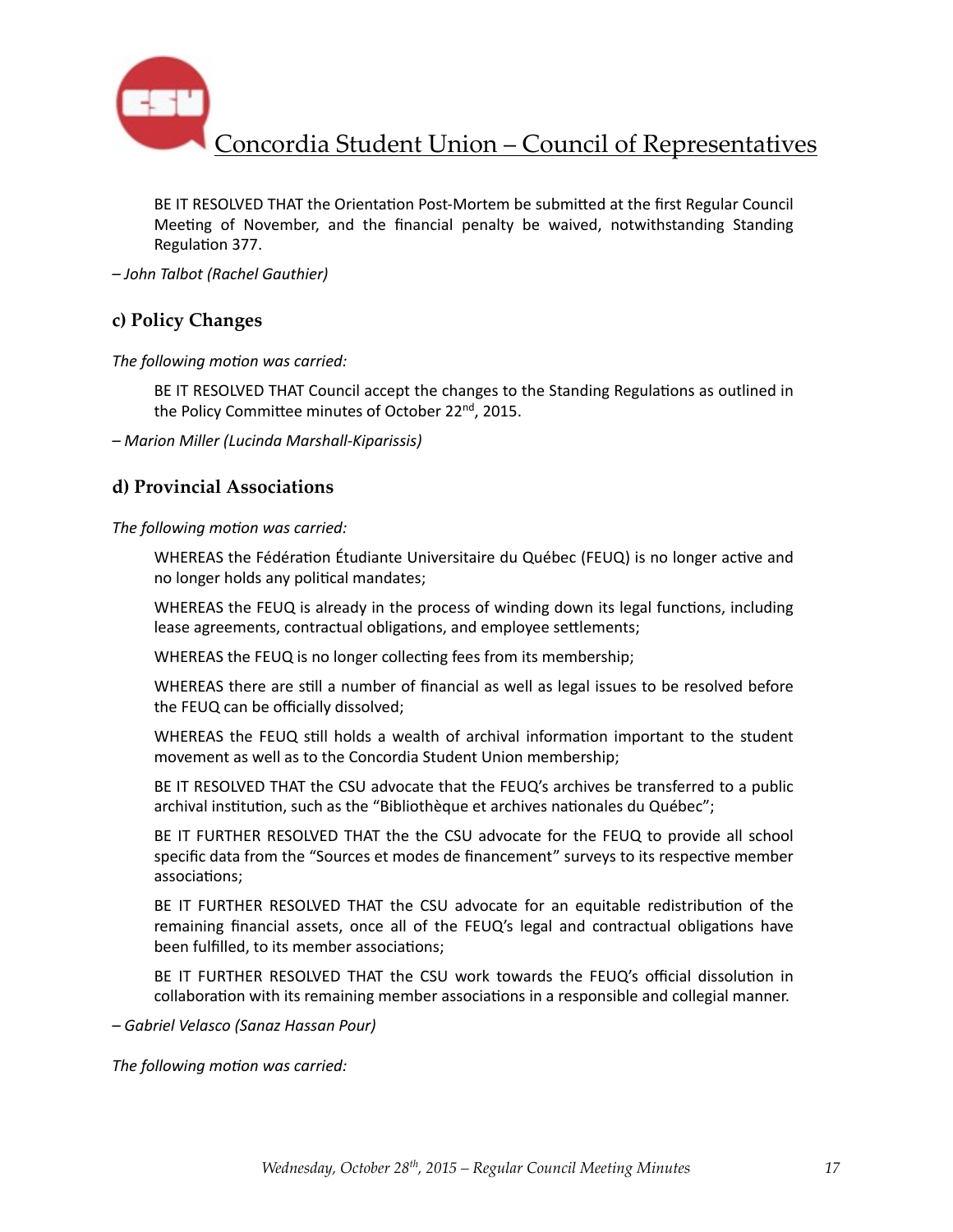

WHEREAS the current context of austerity and cuts to public education, exemplify the need for a strong provincial wide student associations to defend and advocate for the pedagogical, political, social, and economic interests of students;

WHEREAS by collectively uniting our voices with university students across the province we are able to increase our power in relation to the government;

WHEREAS a geographically diverse and linguistically inclusive provincial-Wide student association is needed within the student movement:

WHEREAS there is a need for a student movement that prioritizes education at the centre of a global analysis of social justice and the democratization of society.

WHEREAS there is a need for a student movement which recognizes that an equitable redistribution of wealth and political power, as well as an environmental justice movement that prioritizes the interests of marginalized communities, are essential for a transition to a sustainable and fair society;

WHEREAS there is a need for a student movement that seeks to emphasize the use of feminist principles and practices in fighting against all forms of discrimination based, among others, on ethnicity, language, class, sexual orientation, gender identity, physical or mental ability, or religion.

WHEREAS our current affiliation to the Fédération Étudiante Universitaire du Québec (FEUQ) is in the process of being legally dissolved, thereby allowing space for an alternative vision for the student movement.

BE IT RESOLVED THAT the following question be added on the 2015 By-elections:

*"Do you as a member of the Concordia Student Union (CSU) agree to affiliate*  with the Association for the Voice of Education in Quebec (AVEQ), a provincewide student association that represents, mobilizes, and conducts research to advance the pedagogical, political, social, and economic interests of the *university student population in Quebec, and pay \$3.50 per semester indexed to* inflation in accordance with the Consumer Price Index?"

*– Gabriel Velasco (Marcus Peters)* 

### **e) Daycare Proposal**

The following motion was carried:

WHEREAS the CSU has been engaged in ongoing discussions with Concordia administration to procure a space to house a daycare and nursery;

WHEREAS students in the 2014 by-election voted overwhelmingly in favour of a question which has prioritized the establishment of a CSU daycare as a student space;

WHEREAS, for the purpose of preserving the Daycare and Nursery's good standing with the Ministry of Family, the CSU delegate the compulsory reporting procedures to a subsidiary.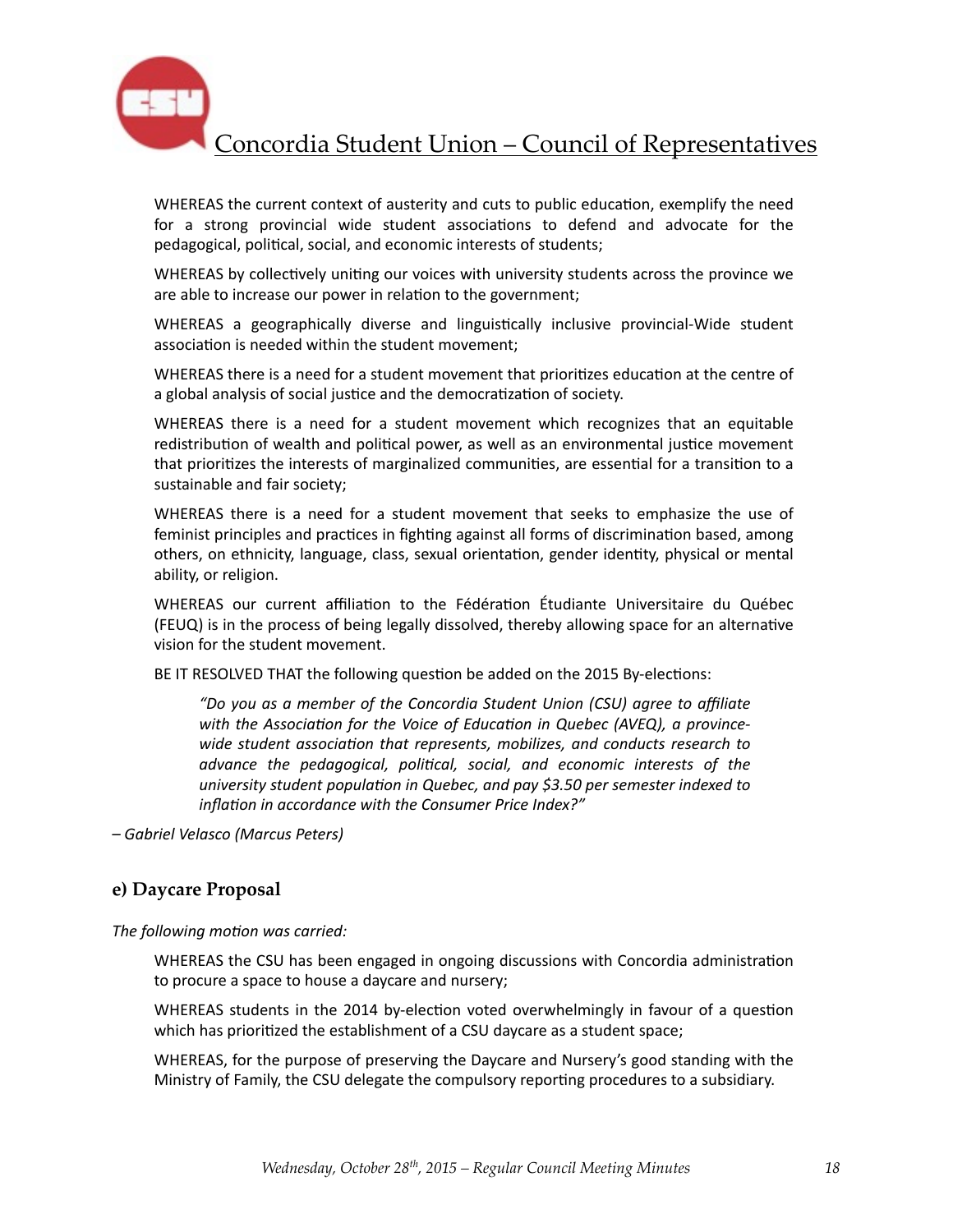

BE IT RESOLVED THAT Council empower the executive to begin the process of incorporating a non-profit organization to operate the CSU Daycare and Nursery;

BE IT FURTHER RESOLVED THAT the following question be added on to the 2015 By-election:

Do you as a member of the Concordia Student Union (CSU) agree to create a Daycare and Nursery service to support student parents through the reallocation of the membership fees Union as follows effective Fall 2016?

#### *Previous:*

*CSU Opera6ng fee: \$1.97/credit CSU Advocacy Centre: \$0.21/credit CSU Housing and Job Bank (HOJO): \$0.20/credit* CSU Legal Information Clinic (LIC): \$0.17/credit *CSU Clubs: \$0.25/credit Student Space, Accessible Education, Legal Contingency Fund (SSAELC): \$1.00/credit* 

*Total \$3.80 per credit* 

#### New:

*CSU Opera6ng fee: \$1.97/credit CSU Advocacy Centre: \$0.21/credit CSU Housing and Job Bank (HOJO): \$0.20/credit* CSU Legal Information Clinic (LIC): \$0.17/credit *CSU Daycare and Nursery: \$0.24/credit CSU Clubs: \$0.25/credit Student Space, Accessible Education, Legal Contingency Fund (SSAELC): \$0.76/credit* 

*Total \$3.80 per credit* 

*– Marion Miller (Sanaz Hassan Pour)* 

## **f) Bylaw Changes**

The following motion was carried:

BE IT RESOLVED THAT Council adopt the changes to our Bylaws, as outlined in the Policy Committee report of October 22<sup>nd</sup>, 2015, conditional on the approval by our membership through referendum during the 2015 By-elections.

BE IT FURTHER RESOLVED THAT the referendum question read as follows:

Do you as a member of the Concordia Student Union (CSU) approve the *proposed by-law changes as presented in the supporting documentation at the ballot station?* 

*– Marion Miller (Rachel Gauthier)*